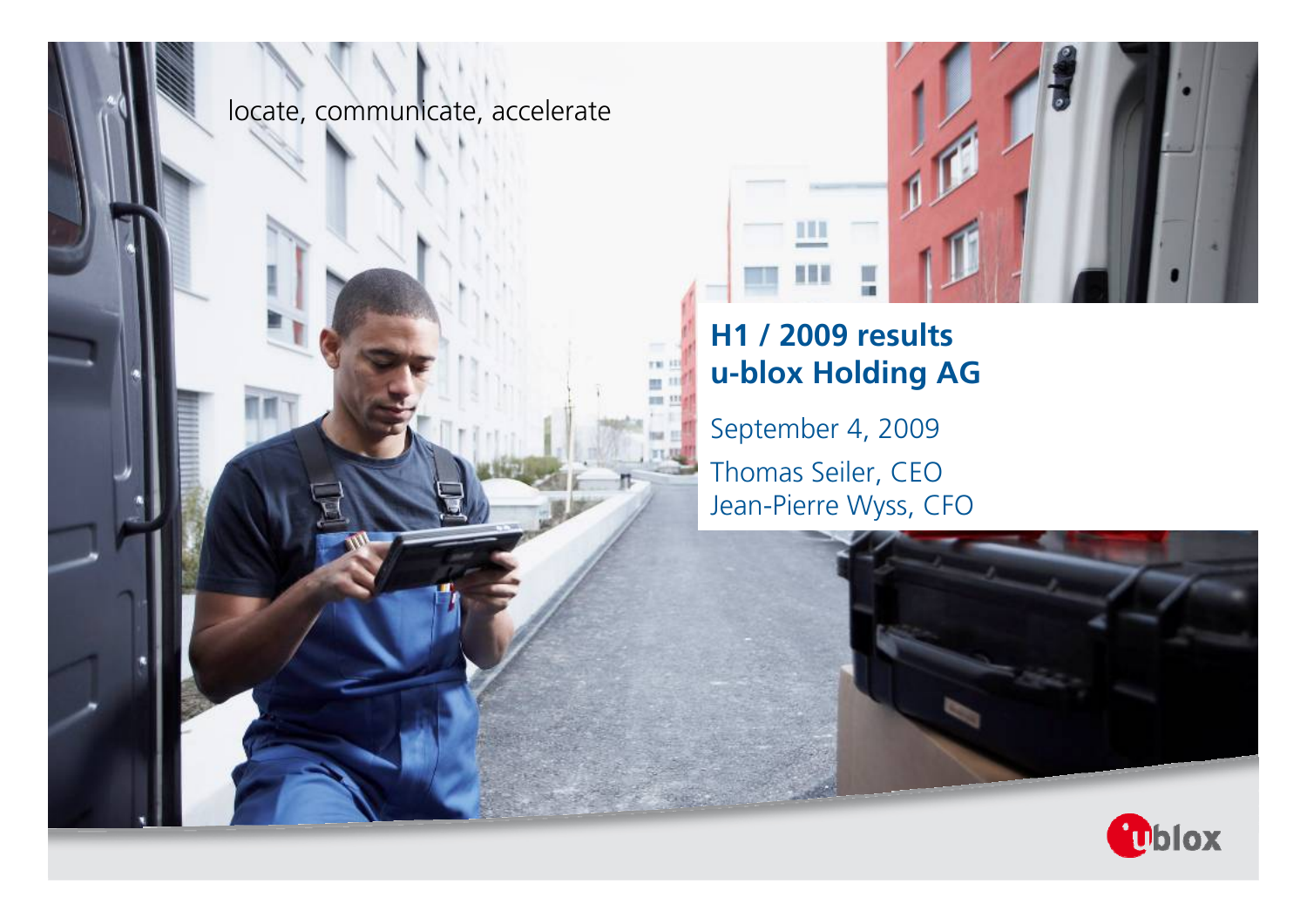### **Disclaimer**

This presentation contains certain forward-looking statements. Such forward-looking statements reflect the current views of management and are subject to known and unknown risks, uncertainties, assumptions and other factors that may cause actual results, performance or achievements of the Group to differ materially from those expressed or implied herein. Should such risks or uncertainties materialize, or should underlying assumptions prove incorrect, actual results may vary materially from those described in this presentation. u-blox is providing the information in this presentation as of this date and does not undertake any obligation to update any forward-looking statements contained in it as <sup>a</sup> result of new information, future events or otherwise.

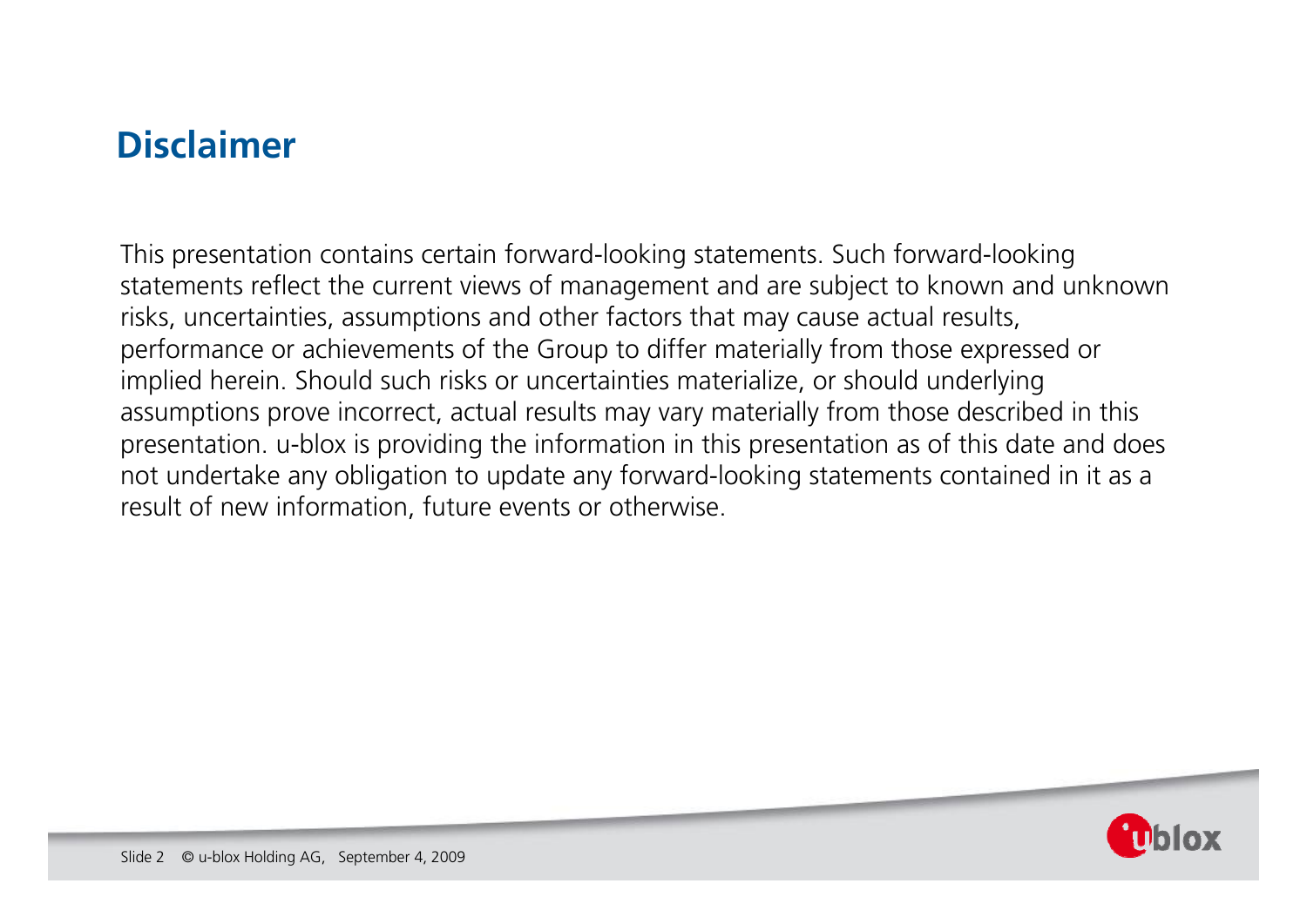### **Agenda**

- Financials H1 / 2009
- Business update
- Outlook H2 / 2009

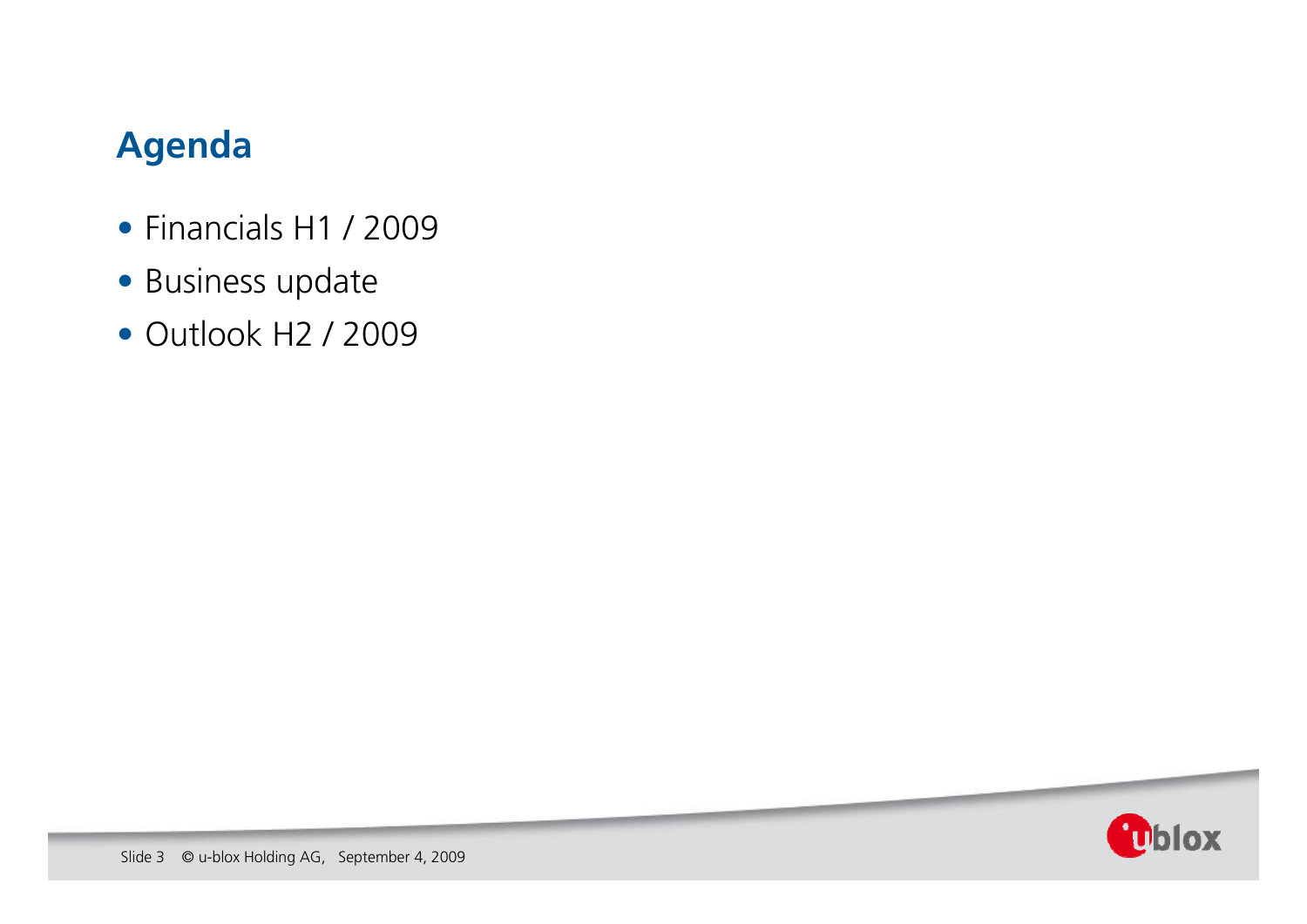### **u-blox group H1 / 2009 at a glance**

- H1 / 2009 sales: CHF 34.1 million
	- Sales decline from H1 / 2008 to H1 / 2009: -15.4%
- Increased gross profit: 54.0% gross profit margin
- Adjusted H1 / 2009 EBITDA: CHF 5.5 million
	- H1 / 2009 adjusted EBITDA margin: 16.2%,
- H1 / 2009 net profit: CHF 1.5 million
	- H1 / 2009 net profit margin: 4.5 %,
	- Net profit decline from H1 / 2008 to H1 / 2009 : -58.3%
- H1 / 2009 net operating cash flow: CHF 4.0 million

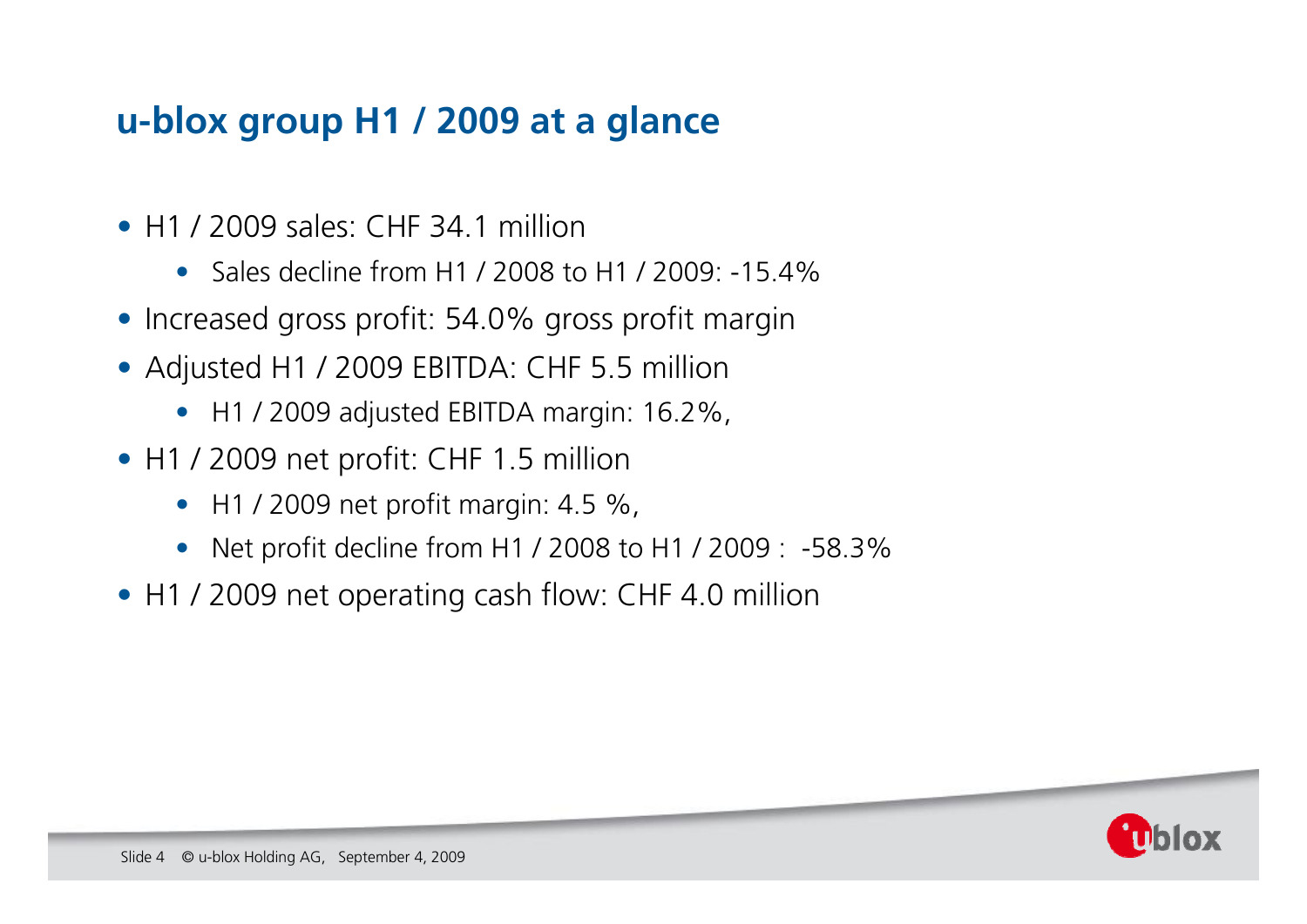## **u-blox group H1 / 2009 operational highlights**

- Successful acquisition and integration of Neonseven, an established technology provider for embedded mobile communications, and Geotate, a software GPS specialist
- Launch of our first GSM/GPRS module LEON based on Neonseven technology
- Expansion of wireless capabilities for 3G
- Three quarters of existing GPS module customers successfully migrated to the new u-blox 5 platform
- A large number of design-ins of the new AMY small-form factor GPS module on a global basis, with the first customer announcement made in the USA for the SPOT personal satellite messenger
- Strong growth of sales in Asia Pacific, decline of business in Americas and EMEA







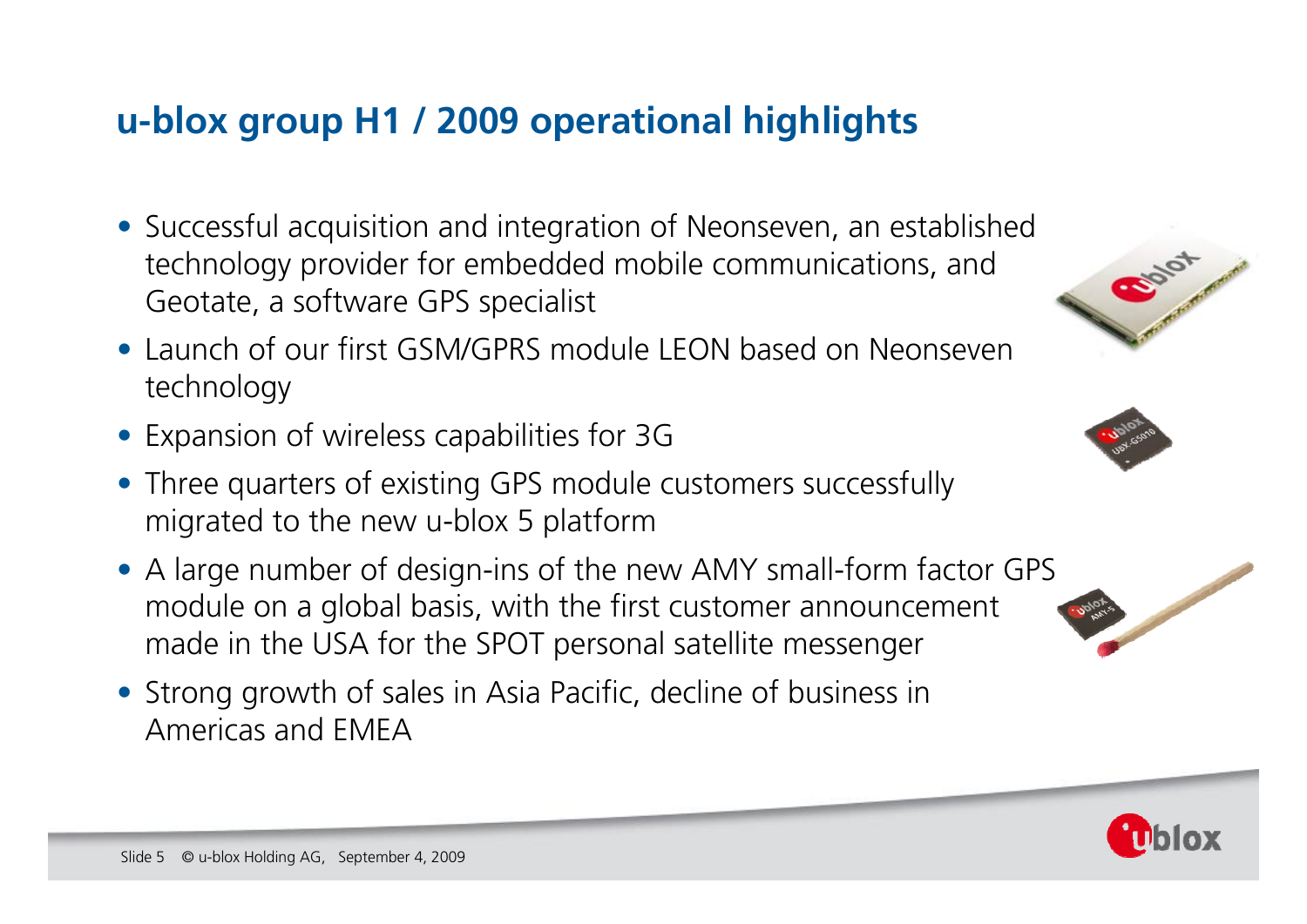## **Sales and EBITDA growth**



<sup>1</sup> Adjusted EBITDA excludes share-based payments and related social security costs as well as provisions for potential litigation and legal fees

Chlox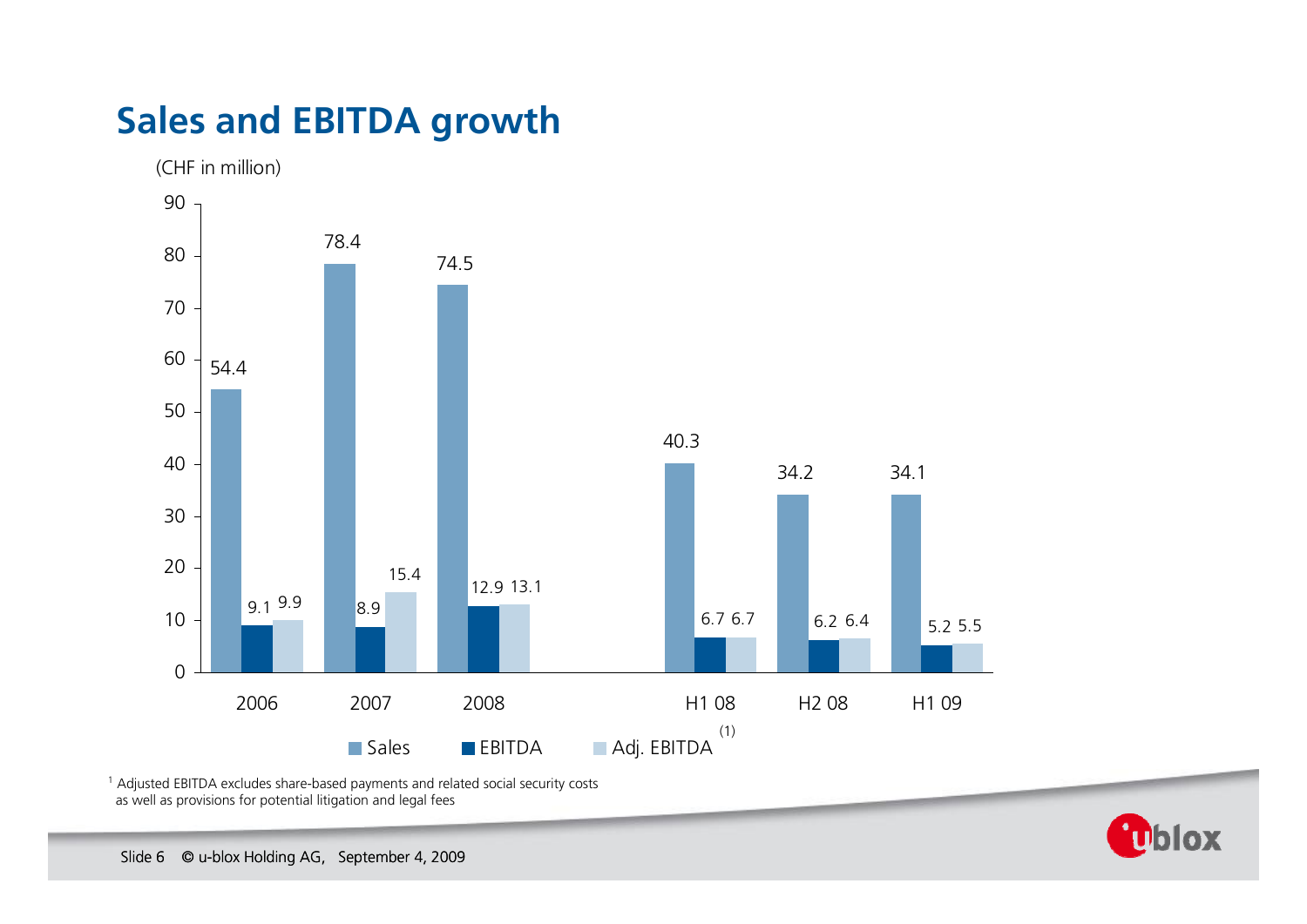### **Shipments and ASP development**

- Strong increase of u-blox 5 chip shipments in H1/09
- 73% of GPS module shipments based on u-blox 5 in H1/09





**Ublox**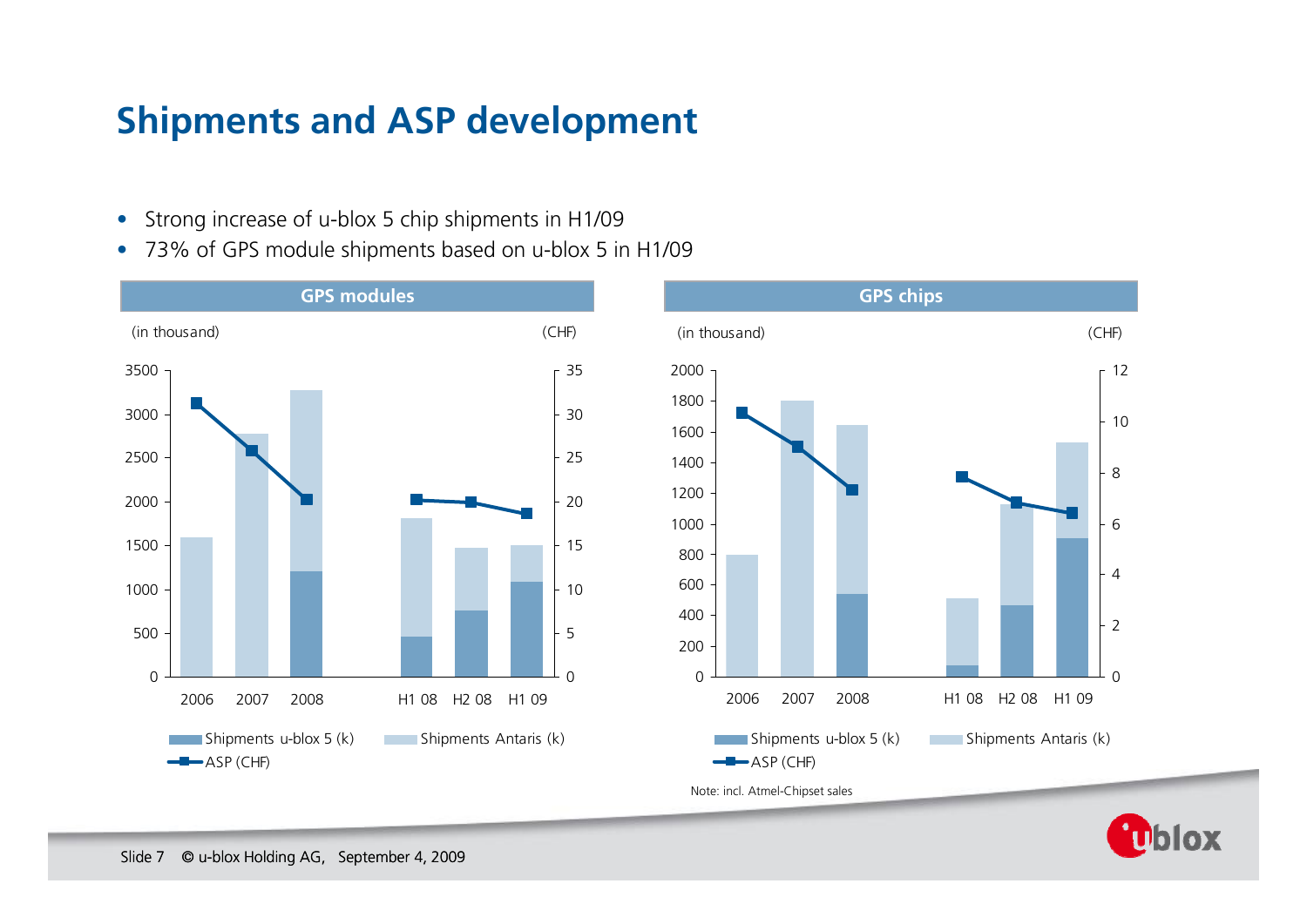# **Sales by geographic region**



Note: based on customers' location

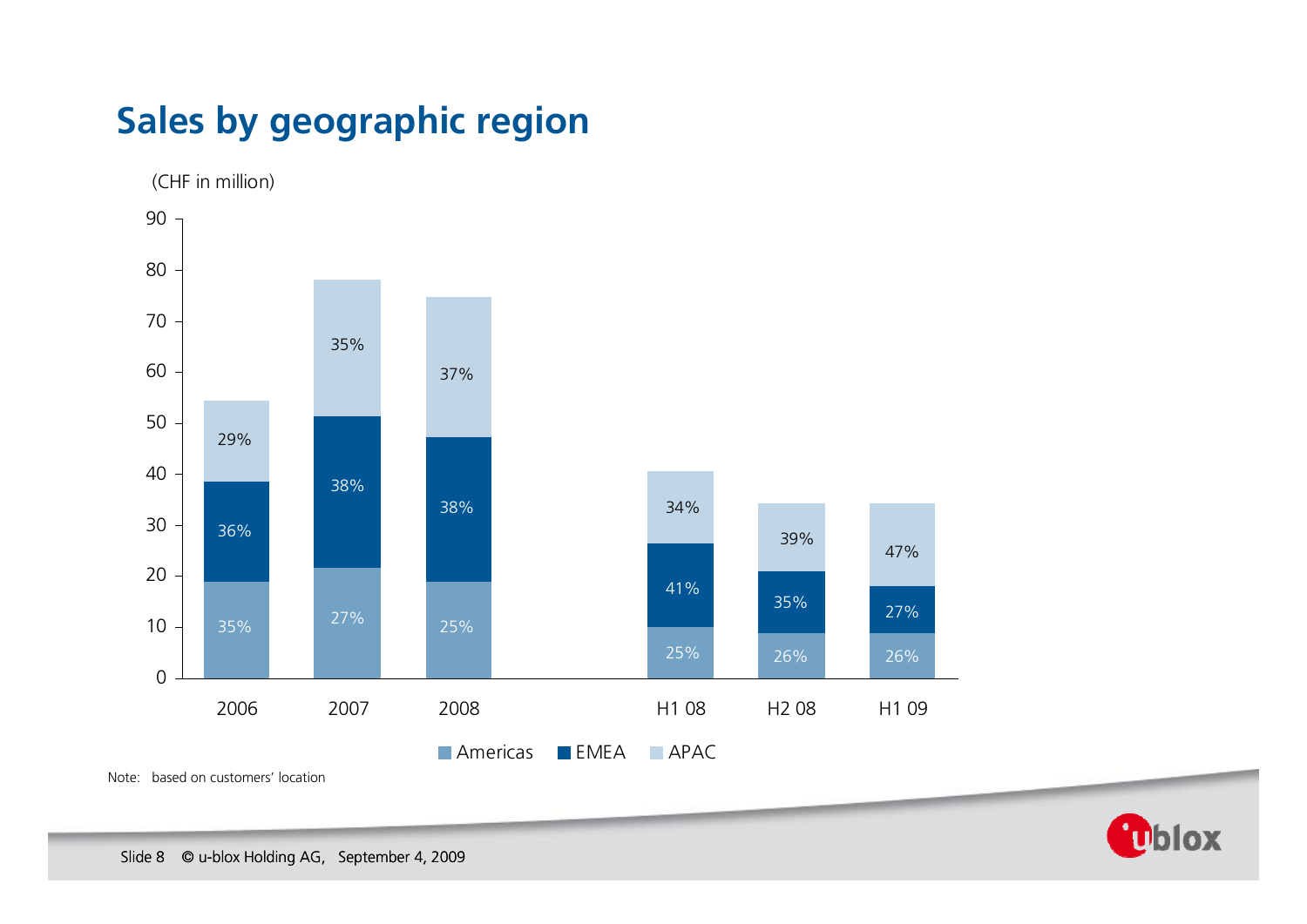## **Gross profit**



 $\bullet$  Strong increase in gross profit margin in H1/09 – the u-blox 5 platform provided for growth in gross profit margin as predicted

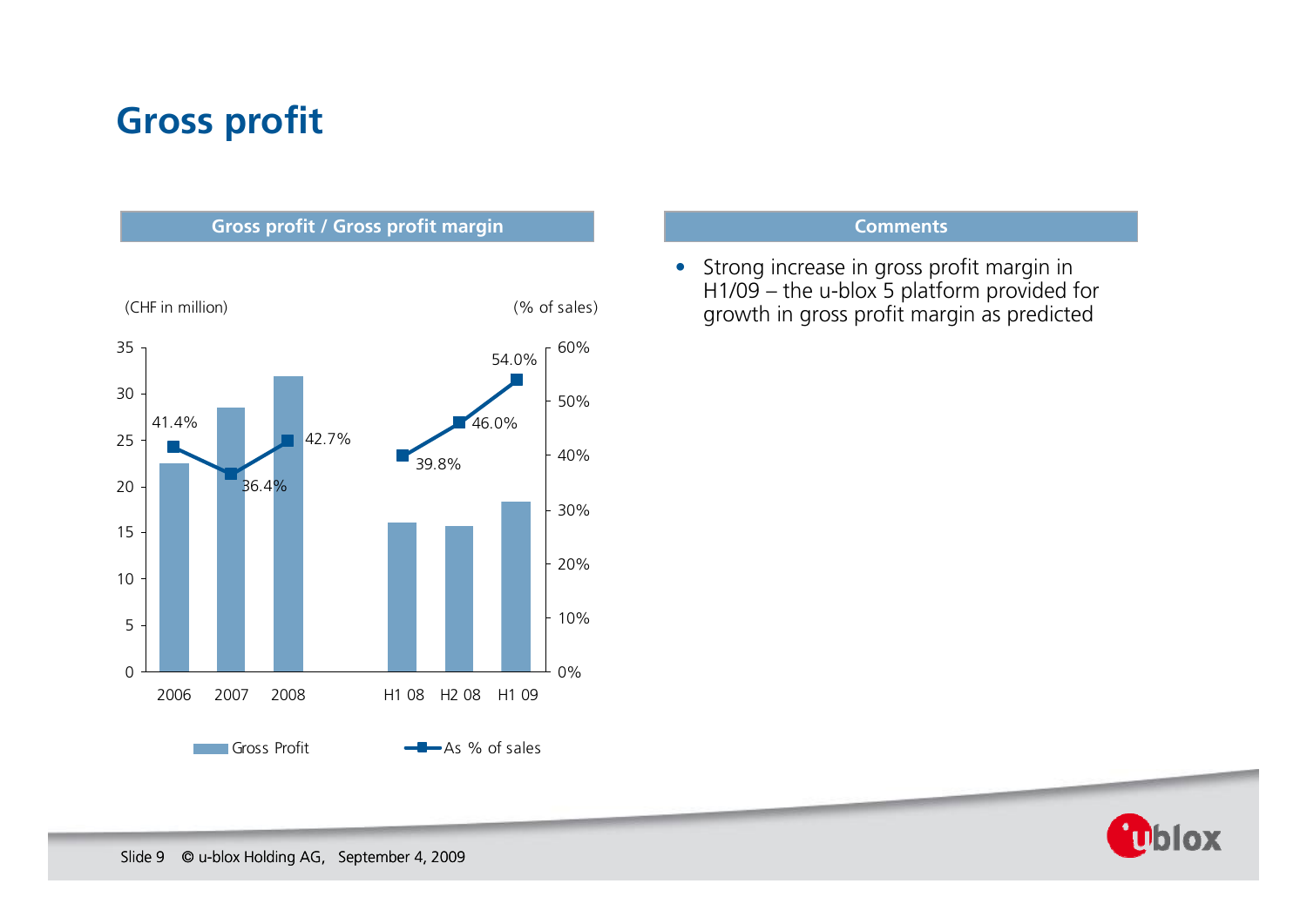## **Global customer base**



- Strong customer base
- Good spread over different applications and geographical regions
- Largest customer accounts for less than 5.2% of total sales in H1/09
- $\bullet$ • 10 biggest customers account for 36% of total sales in H1/09
- $\bullet$ • No bad debtors

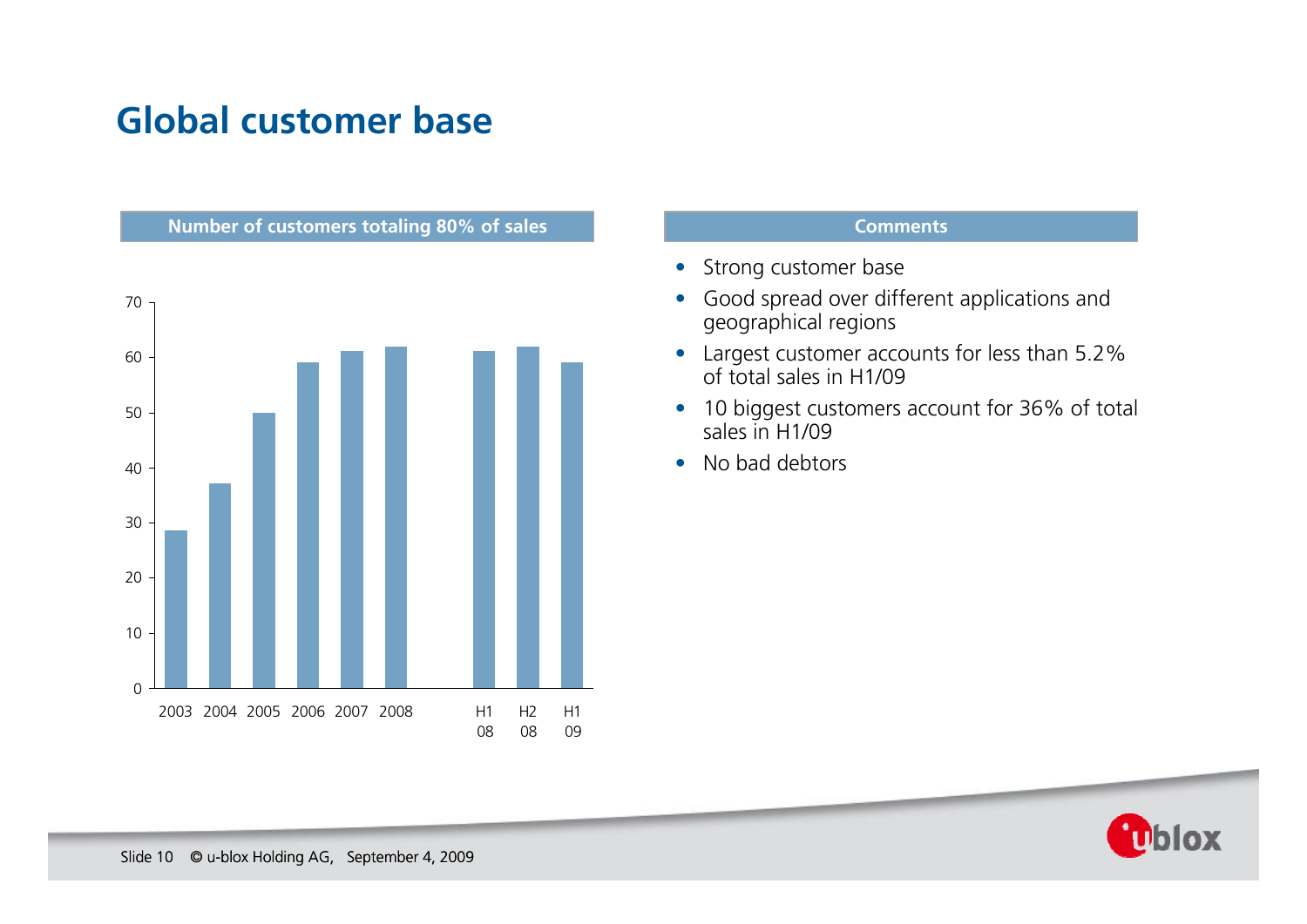### **Distribution & marketing / Research & development**



### Note: Numbers are not adjusted for share-based payments and related social security costs



10

12

**Distribution & marketing expenses Research & development expenses** 

(CHF in million) (% of sales)

**Ublox** 

7.7

0%

5%

10%

15%

20%

25%

22.5%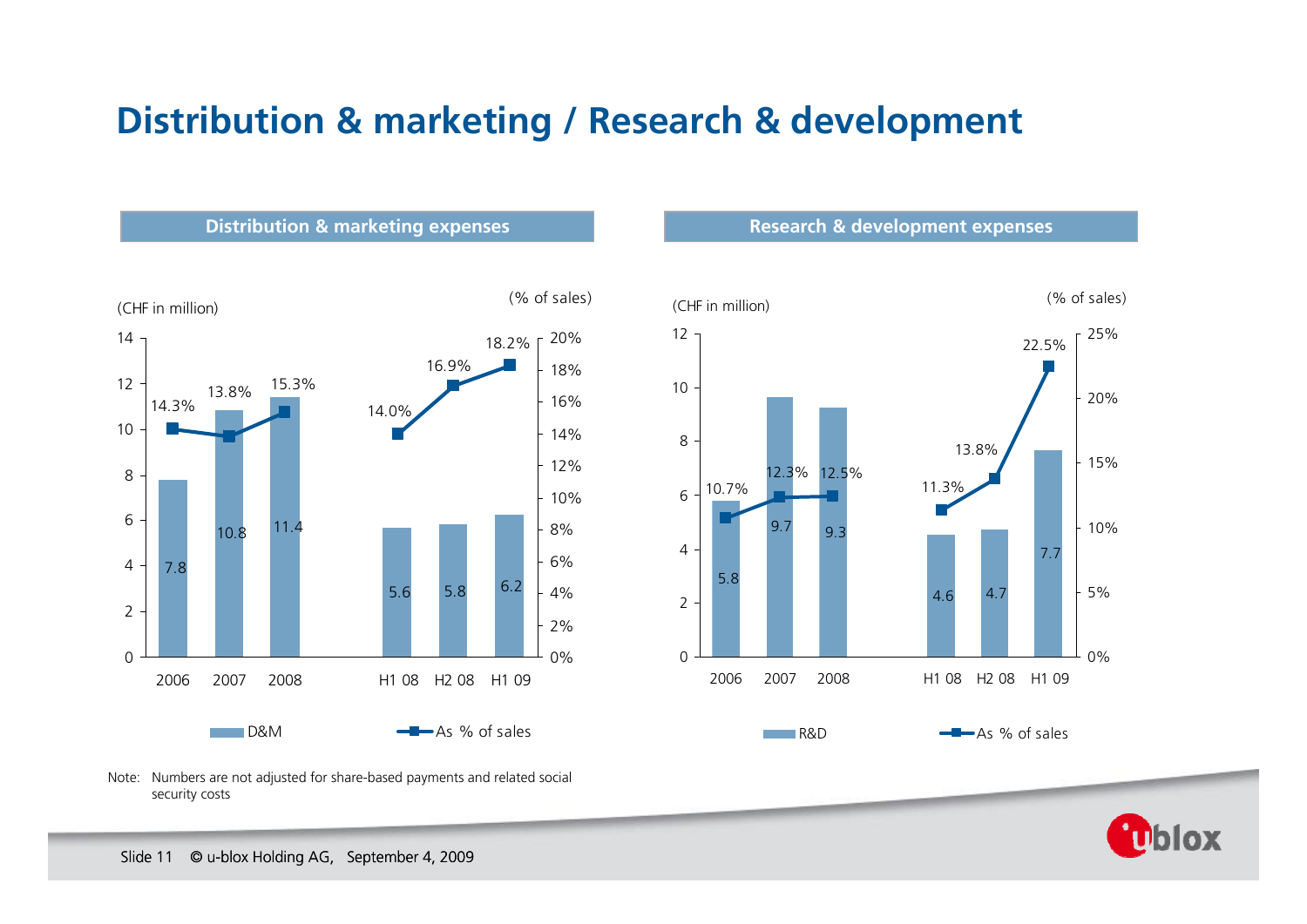### **Personnel**

**Employee breakdown (end of H1/09, FTE based) Employee Development (2005 – H1/09)**





Note: 59%of

Note: Average number of employees (FTE = full time equivalent)

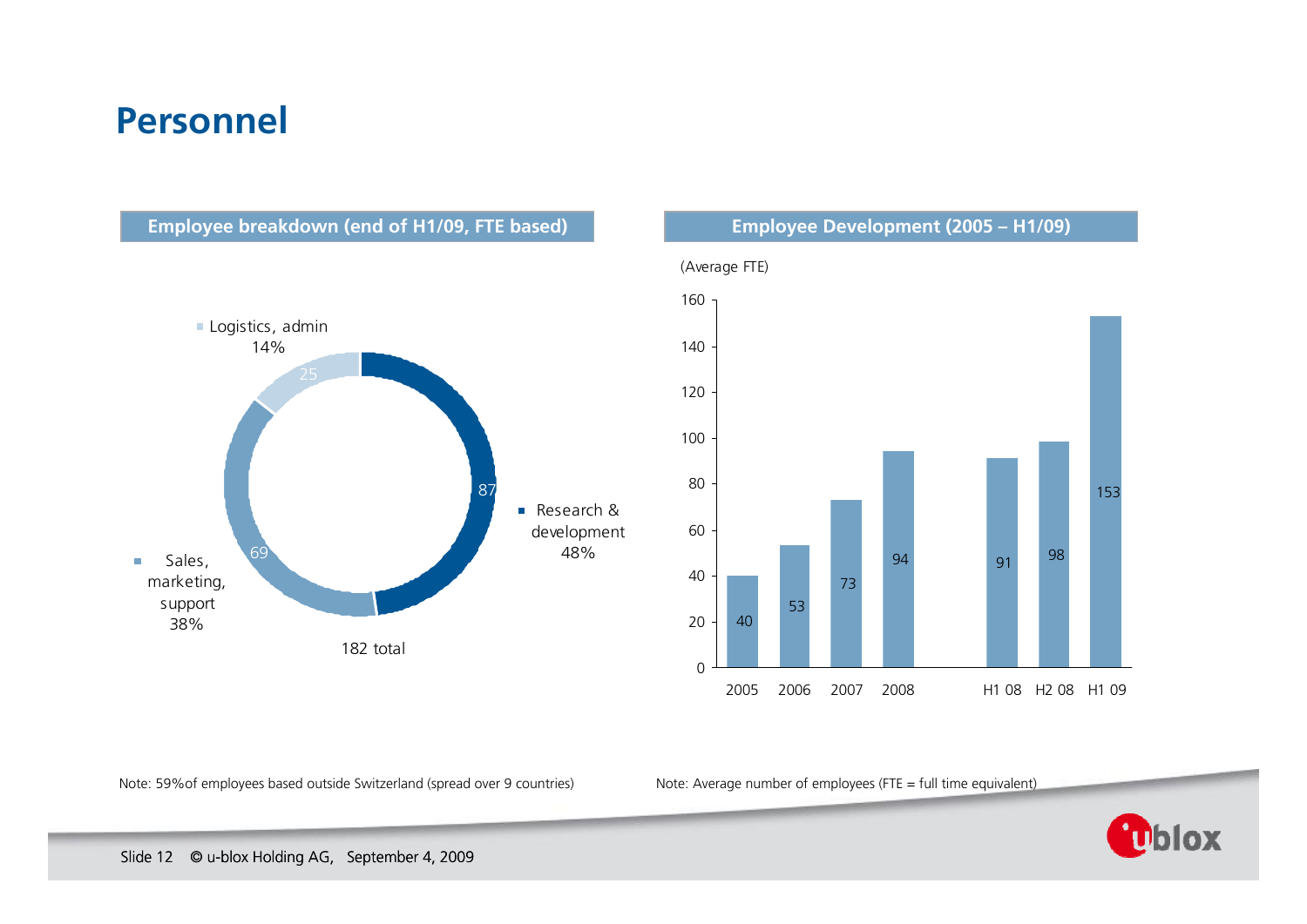# **Acquisition of Neonseven S.p.A.**

- Total purchase price: CHF 14.2m
	- $\bullet$ Cash payment: CHF 12.5m
	- $\bullet$ Other payables: CHF 1.5m
	- $\bullet$ Transaction costs:  $CHF$  0.2m
- Conditional payment based on technical performance criteria (up to CHF 1.5m) is fully considered in the books

### **Net cash outflow 2009**

• CHF 16.2m (incl. repayment of debt)

### **Purchase price Purchase price allocation**

- Customer relationships: CHF 0.5m
- Acquired technology: CHF 0.6m
- Other assets: CHF 4.4m
- Liabilities: CHF 5.8m
- Goodwill: CHF 14.5m
- Consolidation as of April 1, 2009

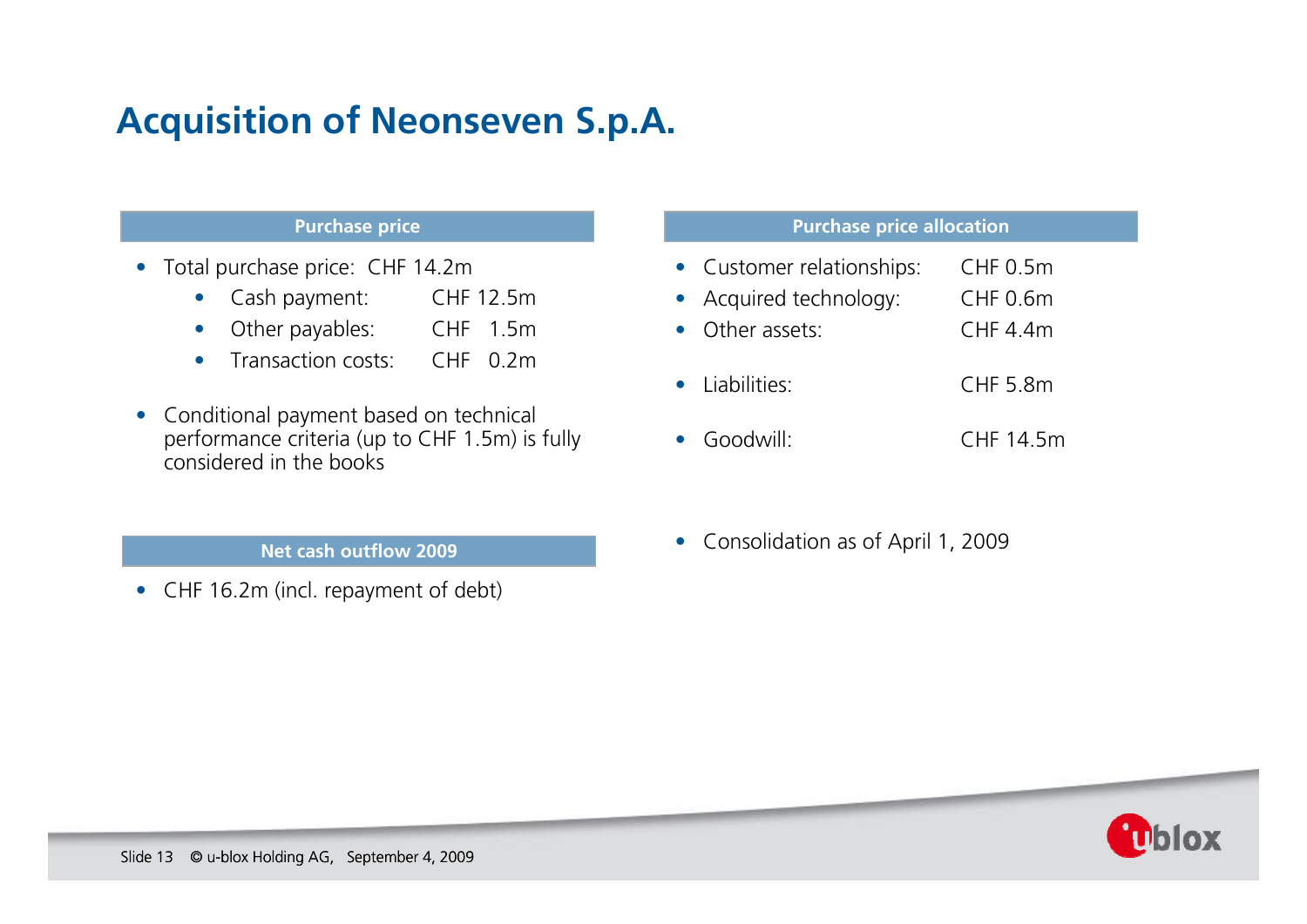### **Acquisition of Geotate B.V.**

- Total purchase price: CHF 8.5m
	- $\bullet$ Cash payment: CHF 5.3m
	- $\bullet$ License payment: CHF 3.0m
	- $\bullet$ Transaction costs:  $CHF$  0.2m

### **Purchase price Purchase price allocation**

- Acquired technology: CHF 4.5m
- $\bullet$ Intellectual property rights: CHF 3.0m
- $\bullet$ Other assets: CHF 0.5m
- Liabilities: CHF 2.5m
- Goodwill: CHF 3m
- Restructuring cost allocated to opening balance
- **Net cash outflow 2009**
- $CHF 8.4m$

• Consolidation as of April 1, 2009



Slide 14 © u-blox Holding AG, September 4, 2009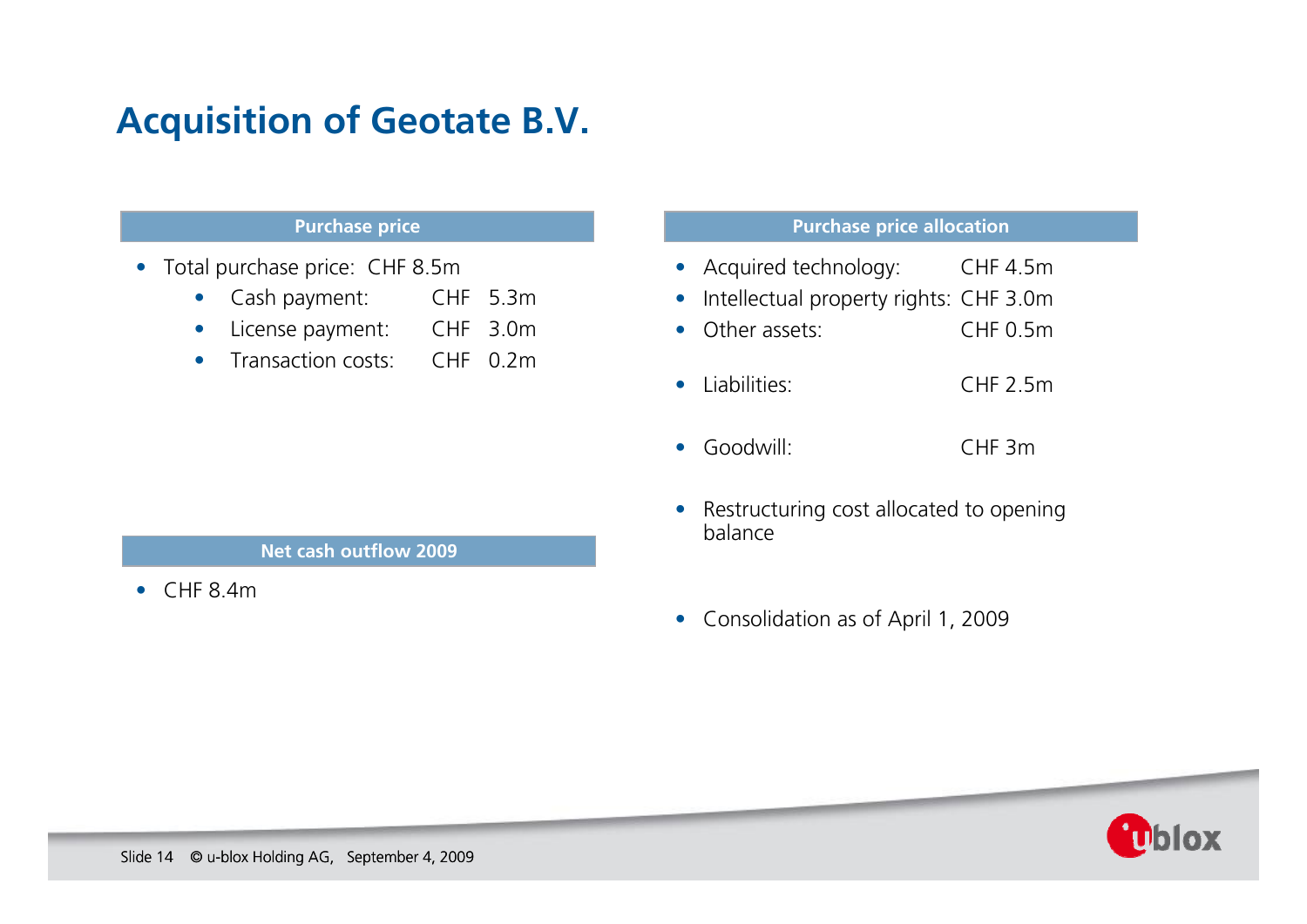### **Income statement**

| <b>Consolidated interim income statement (condensed)</b> |                     |             |                     |
|----------------------------------------------------------|---------------------|-------------|---------------------|
| (in CHF 000s)                                            | Jan. - June<br>2009 | 2008        | Jan. - Dec.<br>2008 |
|                                                          | (unaudited)         | (unaudited) | (audited)           |
| <b>Sales</b>                                             | 34'131              | 40'322      | 74'506              |
| % growth                                                 | $-15.4%$            |             |                     |
| Cost of sales                                            | $-15'713$           | $-24'256$   | $-42'710$           |
| Gross profit                                             | 18'418              | 16'066      | 31'796              |
| % gross profit margin                                    | 54.0%               | 39.8%       | 42.7%               |
| Operating expenses                                       | $-16'161$           | $-11'550$   | $-23'385$           |
| <b>Profit from operations (EBIT)</b>                     | 2'257               | 4'516       | 8'411               |
| % EBIT margin                                            | 6.6%                | 11.2%       | 11.3%               |
|                                                          |                     |             |                     |
| Financial income                                         | 165                 | 1'205       | 2'268               |
| Finance costs                                            | $-610$              | $-1'276$    | $-7$                |
| Profit before income tax (EBT)                           | 1'812               | 4'445       | 10'672              |
| % EBT margin                                             | 5.3%                | 11.0%       | 14.3%               |
|                                                          |                     |             |                     |
| Income tax expense                                       | $-274$              | $-754$      | $-1'911$            |
| Net profit                                               | 1'538               | 3'691       | 8'761               |
| % net profit margin                                      | 4.5%                | $9.2\%$     | 11.8%               |
|                                                          |                     |             |                     |
| Depreciation and amortization                            | 2'929               | 2'143       | 4'466               |
| <b>EBITDA</b> (unaudited)                                | 5'186               | 6'659       | 12'877              |
| % EBITDA margin                                          | 15.2%               | 16.5%       | 17.3%               |

- Sales decline of 15.4% from H1/08 to H1/09; stable sales from H2/08 to H1/09
- Increased gross profit by +14.6%
- Higher gross profit margin 54.0% due to migration to u-blox 5 and product-mix
- Higher operating expenses due to the acquisition of Neonseven and Geotate
- EBITDA margin of 15.2% (adj. EBITDA: 16.2%)
- EBIT margin of 6.6%
- Little adjustment in H1 / 09: Stock options cost in the amount of CHF 0.3m

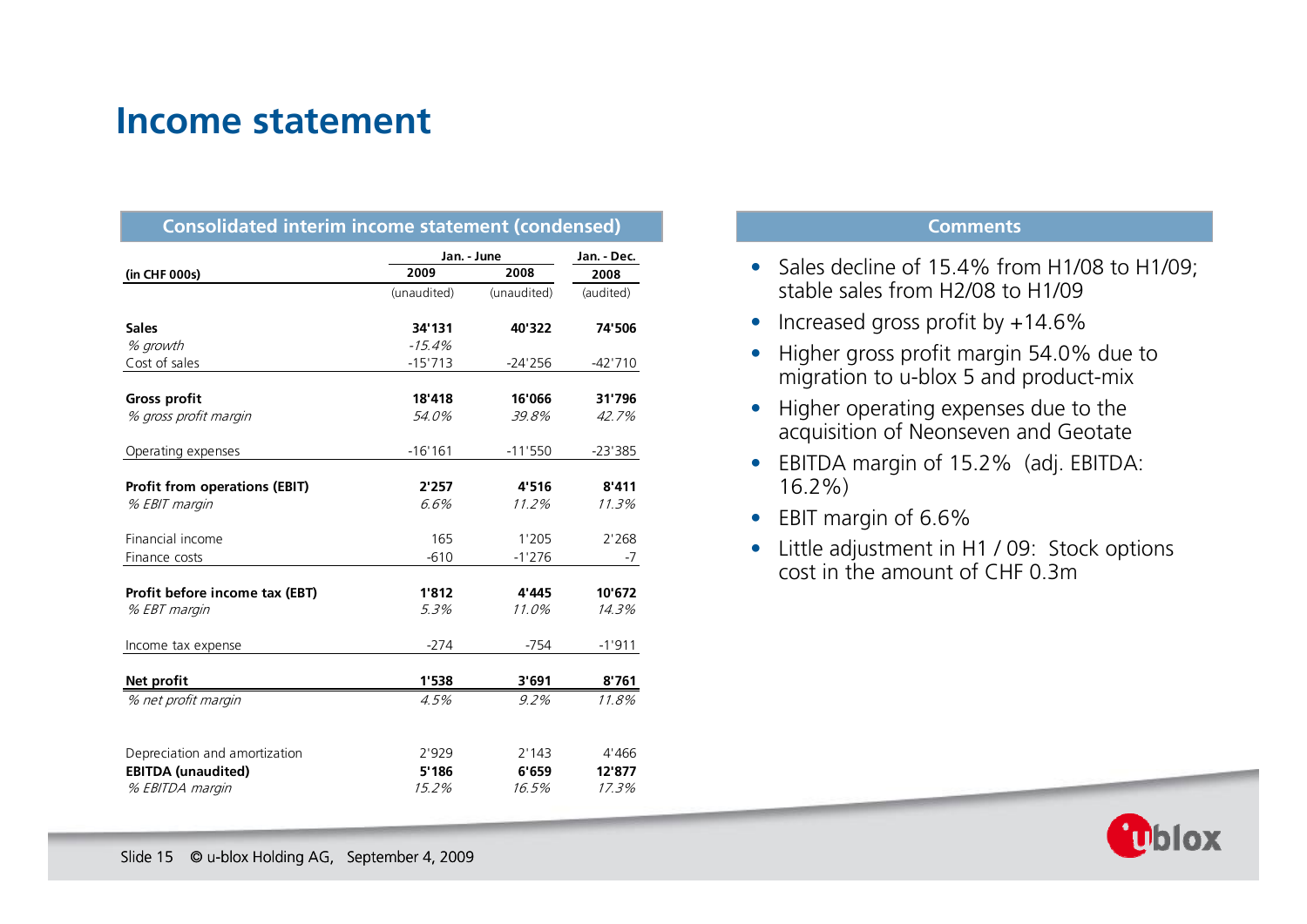# **Statement of financial position**

### **Statement of financial position (condensed) Comments Comments**

|                                     | <b>June 30,</b> | June 30,    | Dec. 31,  |  |
|-------------------------------------|-----------------|-------------|-----------|--|
| (in CHF 000s)                       | 2009            | 2008        | 2008      |  |
|                                     | (unaudited)     | (unaudited) | (audited) |  |
| <b>ASSETS</b>                       |                 |             |           |  |
| <b>Current assets</b>               |                 |             |           |  |
| Cash and cash equivalents           | 53'528          | 82'819      | 37'147    |  |
| Short-term investments              | 7'500           | 5'000       | 47'500    |  |
| Trade accounts receivable           | 9'162           | 10'107      | 5'940     |  |
| Inventory                           | 9'998           | 3'902       | 15'584    |  |
| Other current assets                | 4'194           | 2'590       | 4'081     |  |
| Total current assets                | 84'382          | 104'418     | 110'252   |  |
| <b>Non-current assets</b>           |                 |             |           |  |
| Property, plant and equipment       | 3'636           | 2'510       | 2'466     |  |
| Intangible assets                   | 30'815          | 2'585       | 3'314     |  |
| <b>Financial assets</b>             | 423             | 304         | 307       |  |
| Deferred tax assets                 | 4'683           | 5'374       | 4'529     |  |
| Total non-current assets            | 39'557          | 10'773      | 10'616    |  |
| <b>Total assets</b>                 | 123'939         | 115'191     | 120'868   |  |
| <b>LIABILITIES AND EQUITY</b>       |                 |             |           |  |
| <b>Current liabilities</b>          | 12'693          | 12'546      | 12'626    |  |
| Non-current liabilities             | 2'945           | 1'614       | 2'325     |  |
| <b>Total liabilities</b>            | 15'638          | 14'160      | 14'951    |  |
| Shareholders' equity                |                 |             |           |  |
| Share capital                       | 5'619           | 5'619       | 5'619     |  |
| Share premium                       | 102'481         | 101'899     | 102'132   |  |
| Cumulative translation differences  | 583             | 97          | 176       |  |
| <b>Accumulated losses</b>           | $-382$          | $-6'584$    | $-2'010$  |  |
| <b>Total equity</b>                 | 108'301         | 101'031     | 105'917   |  |
| <b>Total liabilities and equity</b> | 123'939         | 115'191     | 120'868   |  |

- Very strong financial position with <sup>a</sup> liquidity (incl. short term investment) of CHF 61m
- No significant debt
- Inventory level reduced to desired level, CHF 10m
- Intangible assets increased due to acquisitions, includes goodwill of CHF 17.9m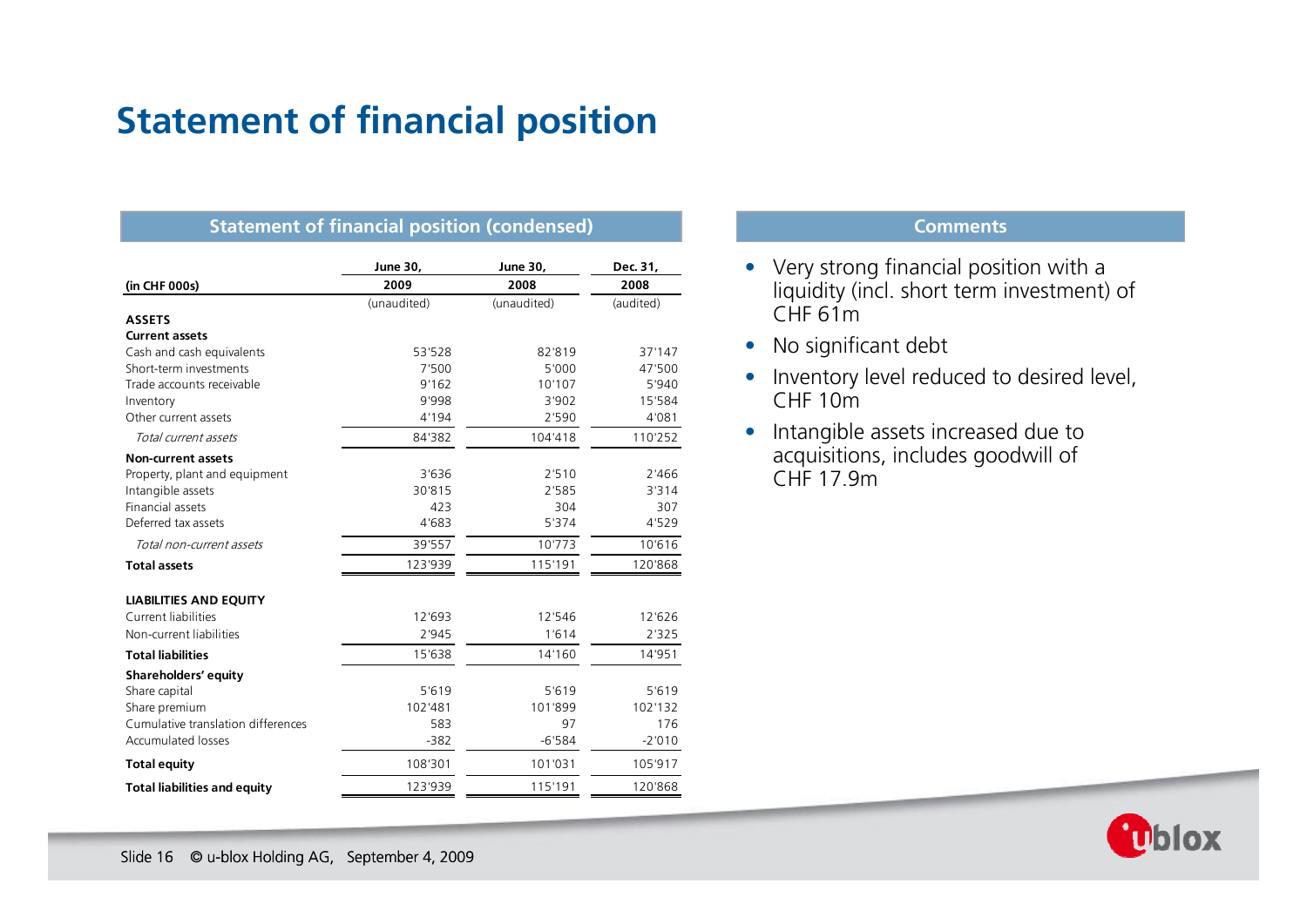# **Statement of financial position**

### **Total equity and equity ratio Comments**

(CHF in million)



- Equity ratio at 87.4%
- $\bullet$  Strong capital base supports expansion of business

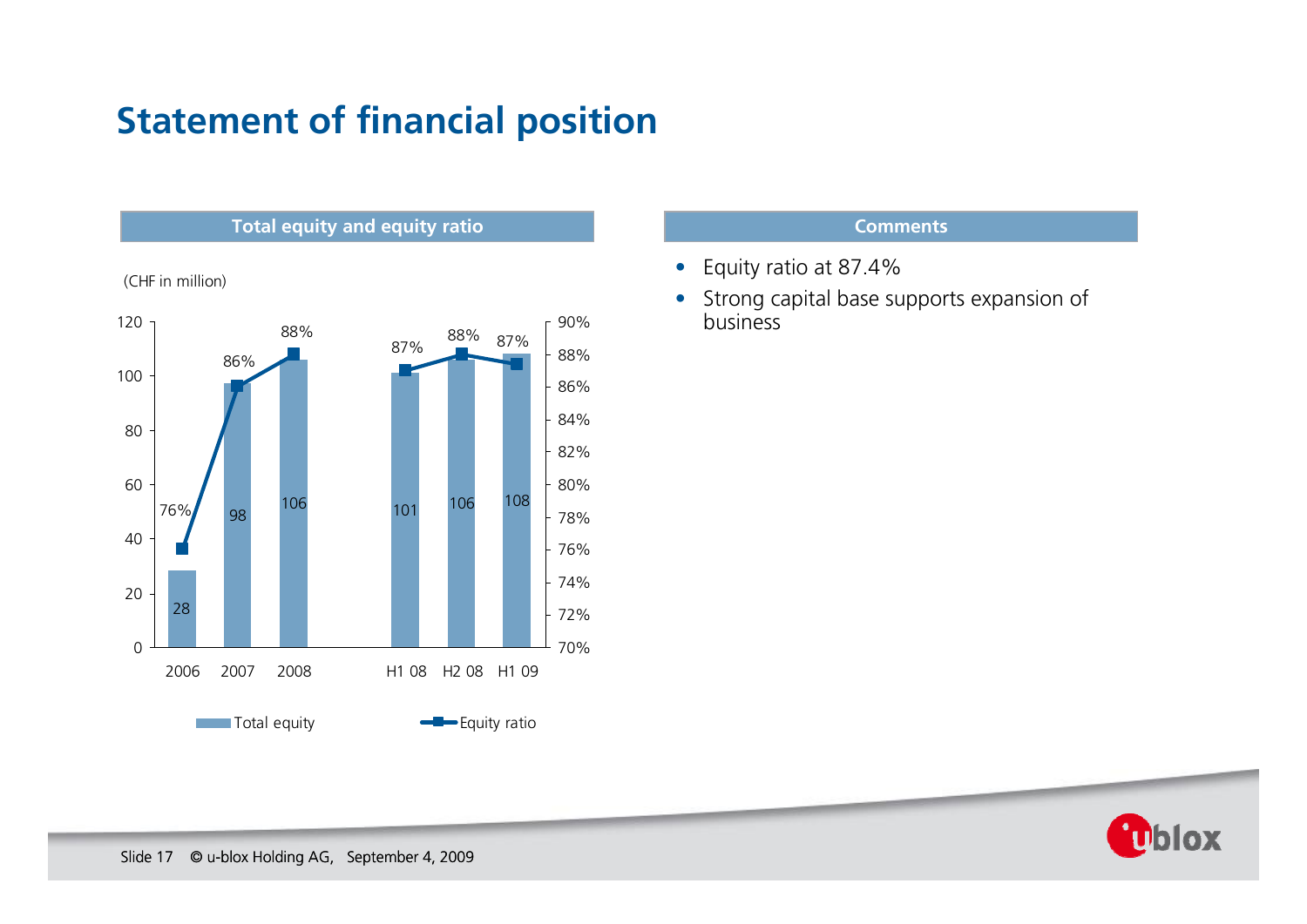### **Statement of cash flows**

### **Consolidated interim cash flow Statement (condensed) Consolidated interim cash flow Statement (condensed) Comments**

|                                                                      | Jan. - June |             | Jan. - Dec. |  |
|----------------------------------------------------------------------|-------------|-------------|-------------|--|
| (in CHF 000s)                                                        | 2009        | 2008        | 2008        |  |
|                                                                      | (unaudited) | (unaudited) | (audited)   |  |
| Net cash provided by operating activities                            | 3'998       | 3'782       | 2'570       |  |
| Net cash provided by / (used in investing) activities<br>1)          | 12'144      | $-5'616$    | $-50'239$   |  |
| Net cash used in financing activities                                | $-5$        | $-257$      | -364        |  |
| Net increae / (decrease) in cash and cash equivalents                | 16'137      | $-2'091$    | $-48'033$   |  |
| Cash and cash equivalents at beginning of period                     | 37'147      | 85'922      | 85'922      |  |
| Effect of exchange rate fluctuations on cash and<br>cash equivalents | 244         | $-1'012$    | -742        |  |
| Cash and cash equivalents at end of period                           | 53'528      | 82'819      | 37'147      |  |

- $\bullet$ Positive operational cash flow
- Investing activities:
	- • CHF 40m was provided by release of short term investments
	- •• CHF 24.6m used for cash payment of both acquisitions
	- • CHF 3.7m investments into non-current assets

Note 1) In the first half-year 2009 short-term investments of CHF 40m were disposed of. The resulting cash flow was partly used for the payments of the acquisitions made during the reporting period.

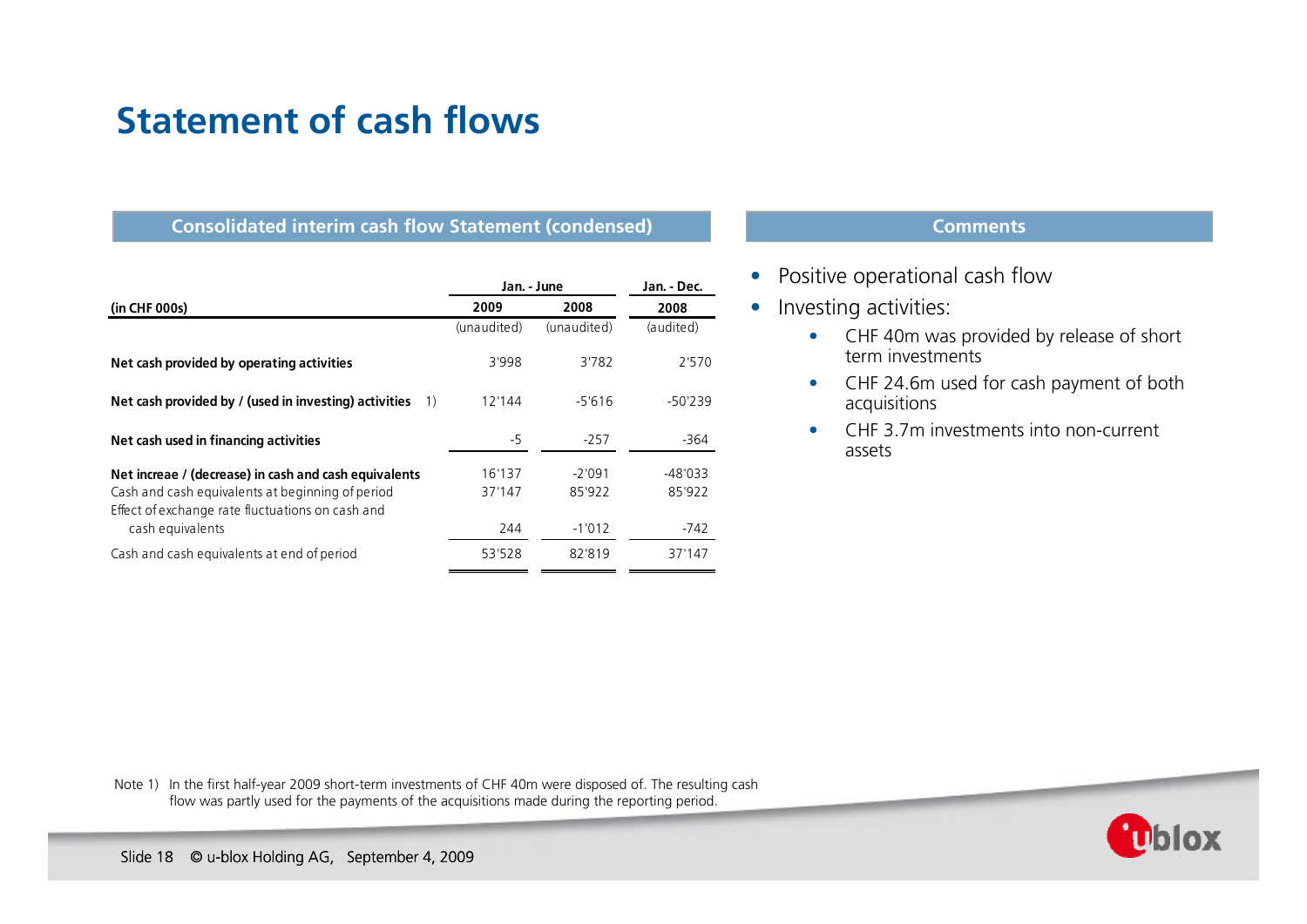## **Segment reporting**

|                       | <b>GPS / Wireless</b><br>products |             |        | <b>Wireless services</b><br>1) | <b>Total</b><br><b>Segments</b> |                | Non allocated/<br><b>Eliminations</b> |             | Group    |             |  |
|-----------------------|-----------------------------------|-------------|--------|--------------------------------|---------------------------------|----------------|---------------------------------------|-------------|----------|-------------|--|
| (in CHF 000s)         |                                   | Jan. - June |        | Jan. - June                    |                                 | Jan. - June    |                                       | Jan. - June |          | Jan. - June |  |
|                       | 2009                              | 2008        | 2009   | 2008                           | 2009                            | 2008           | 2009                                  | 2008        | 2009     | 2008        |  |
| Sales 2)              | 33'292                            | 40'322      | 1'151  | 0                              | 34'443                          | 40'322         | $-312$                                | 0           | 34'131   | 40'322      |  |
| EBITDA                | 5'657                             | 6'659       | $-471$ |                                | 5'186                           | 6'659          | 0                                     | 0           | 5'186    | 6'659       |  |
| Depreciation          | $-975$                            | $-801$      | $-120$ |                                | $-1'095$                        | $-801$         | 0                                     | 0           | $-1'095$ | $-801$      |  |
| Amortization          | $-1'743$                          | $-1'342$    | $-91$  | 0                              | $-1'834$                        | $-1'342$       | 0                                     | 0           | $-1'834$ | $-1'342$    |  |
| <b>EBIT</b>           | 2'939                             | 4'516       | $-682$ | 0                              | 2'257                           | 4'516          | 0                                     | 0           | 2'257    | 4'516       |  |
| Financial result, net | 0                                 | 0           | 0      | 0                              | $\mathsf{O}\xspace$             | $\overline{0}$ | $-445$                                | $-71$       | $-445$   | $-71$       |  |
| <b>EBT</b>            | 2'939                             | 4'516       | $-682$ | 0                              | 2'257                           | 4'516          | $-445$                                | $-71$       | 1'812    | 4'445       |  |
| Assets                | 51'728                            | 21'693      | 6'318  | 0                              | 58'046                          | 21'693         | 65'893                                | 93'498      | 123'939  | 115'191     |  |

1) Wireless services are effective as of April 1, 2009

2) Wireless services: "Sales to external customers" CHF 839 thousand; "Intersegment sales" CHF 312 thousand

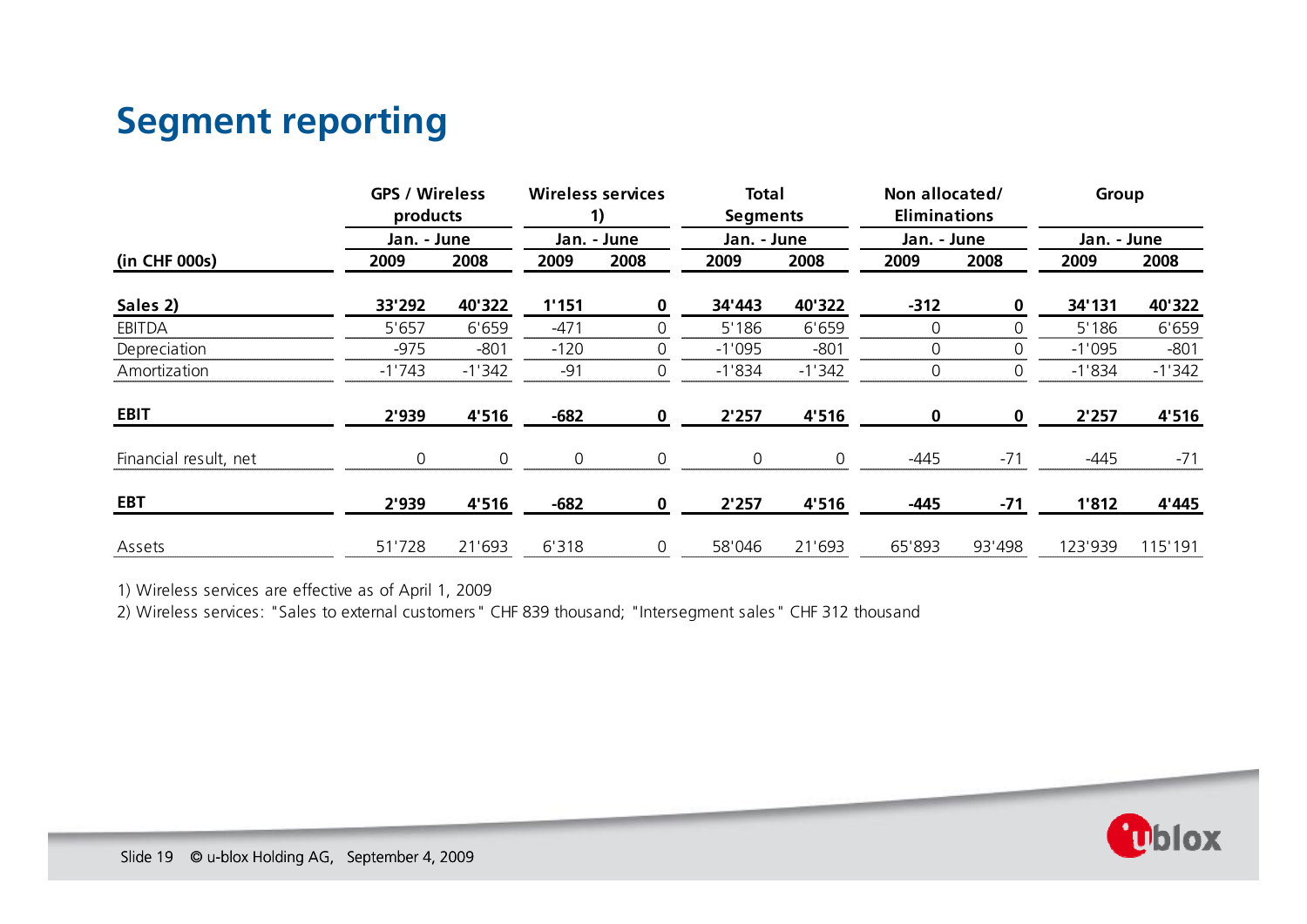### **Business update**



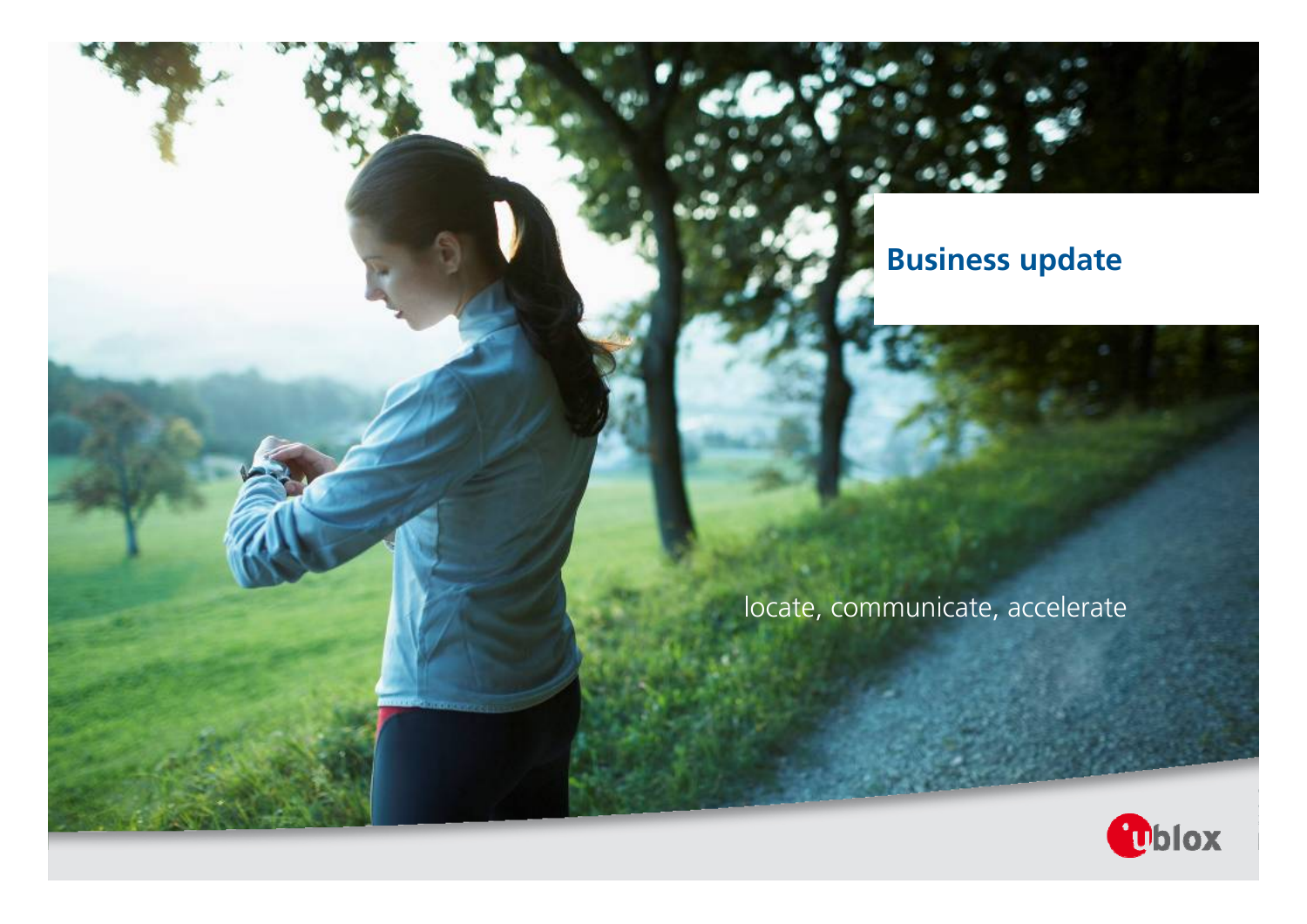### **Markets trends**



### **Comments**

- Continued strong foot hold in the industrial segment, lead by vehicle tracking applications
- Consumer segment mainly growing in Asia with PND devices
- Automotive segment lead by Asia

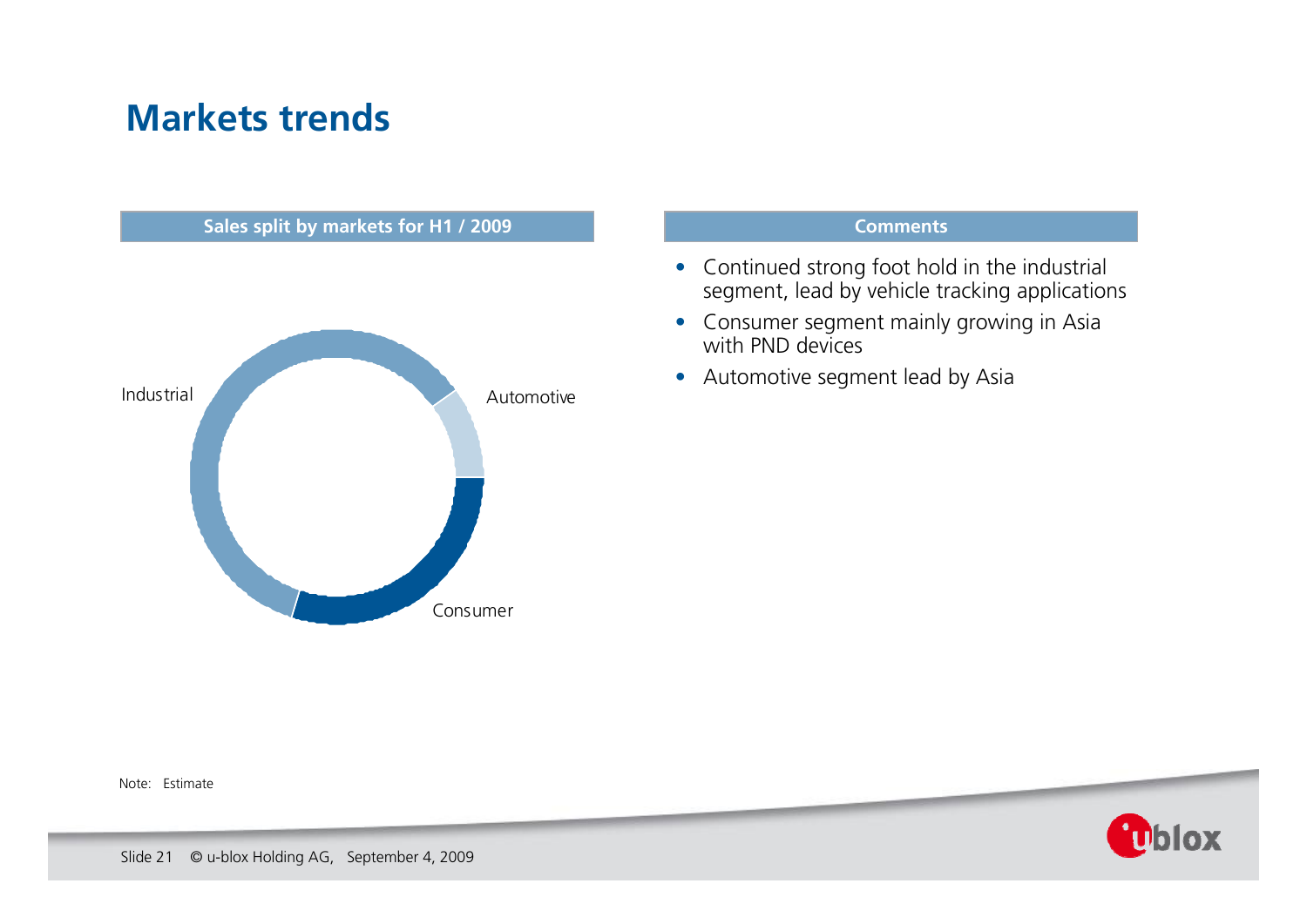### **Applications: PocketFinder by Location Based Technologies (US)**



- Software based GPS positioning solution running on wireless communication processor
- Very low power very long battery life time
- Low cost

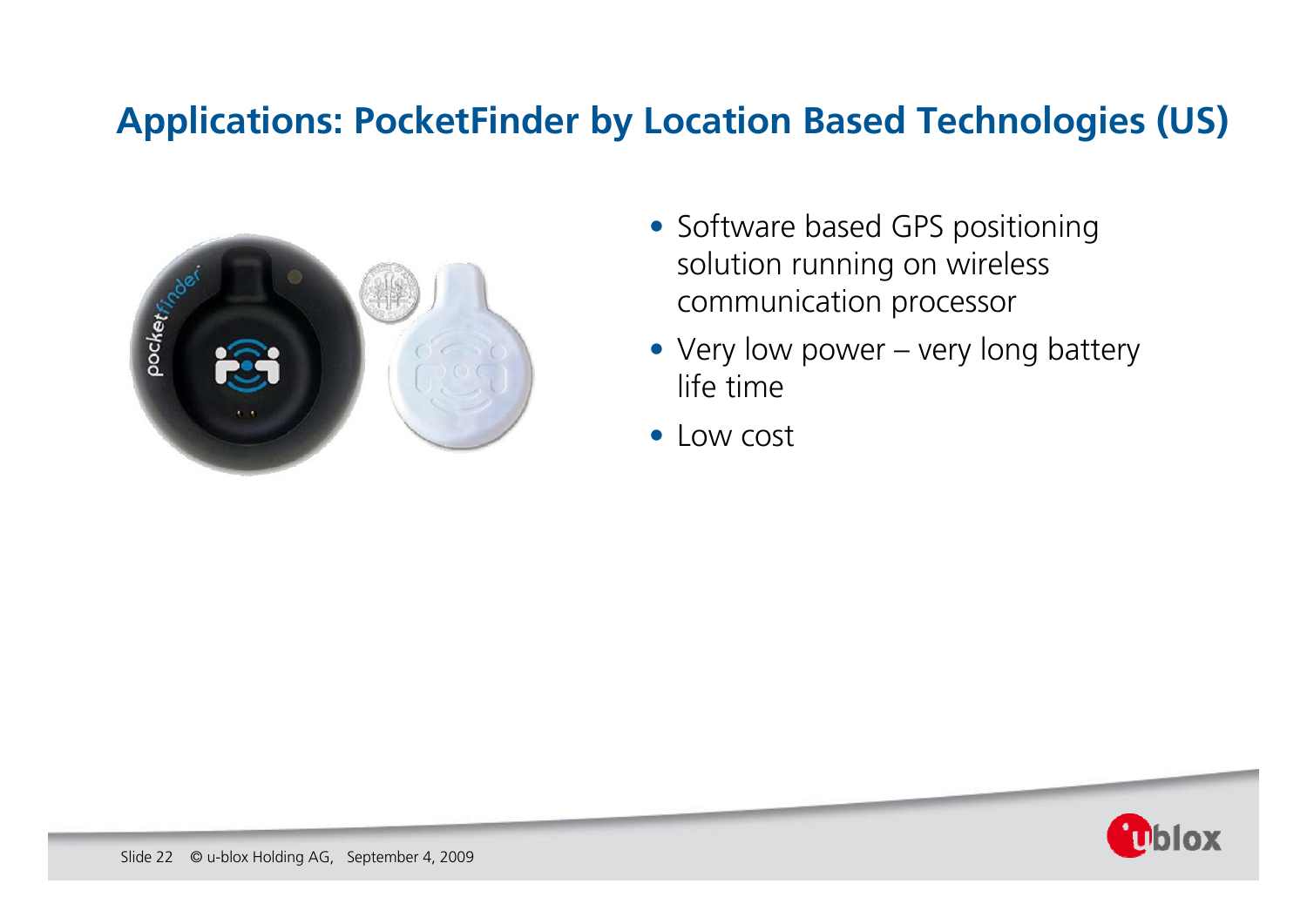## **Applications: personal tracker by SPOT (US)**



• AMY based solution

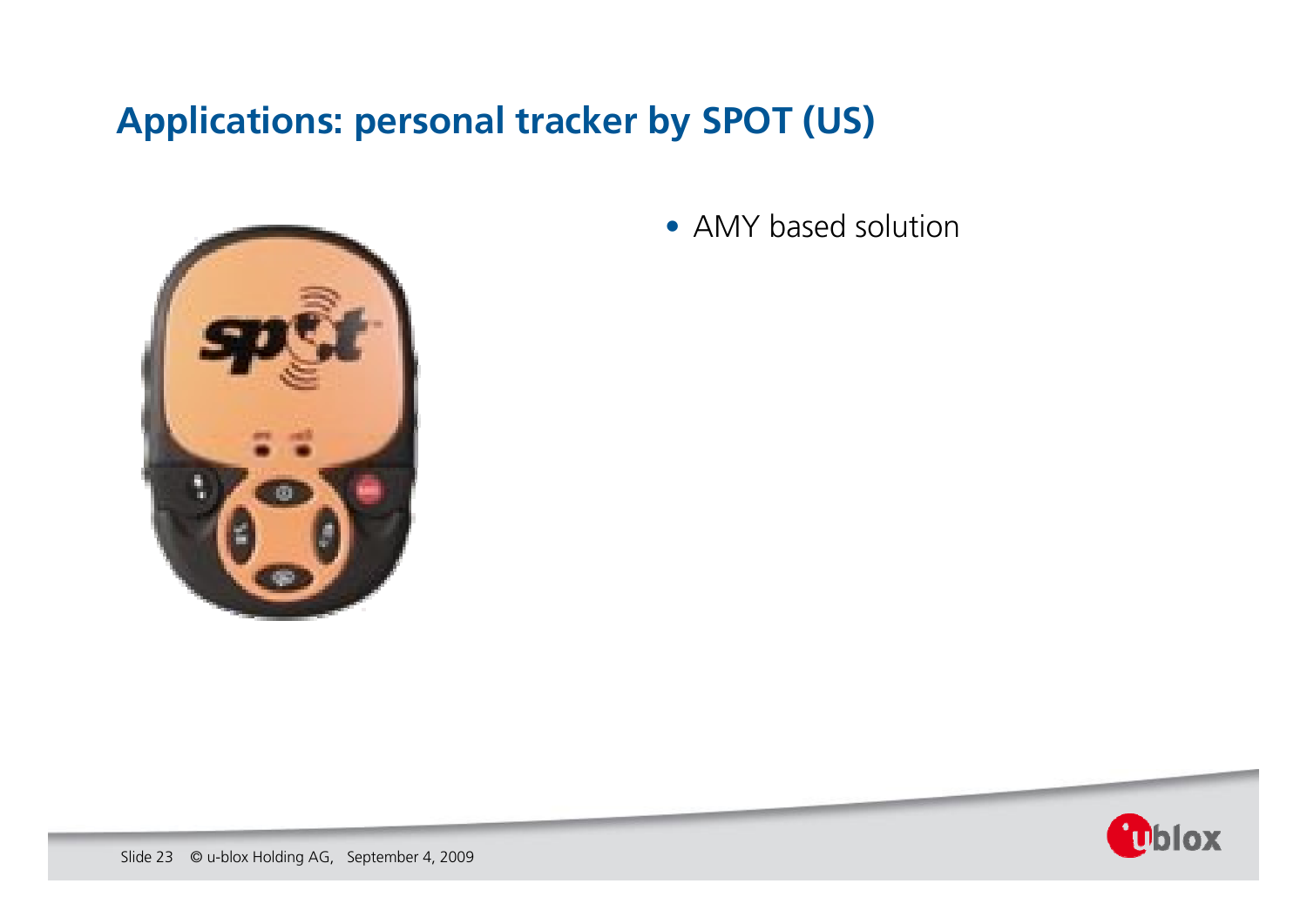## **Applications: fleet management system by Advantech (TW)**



• LEA based solution

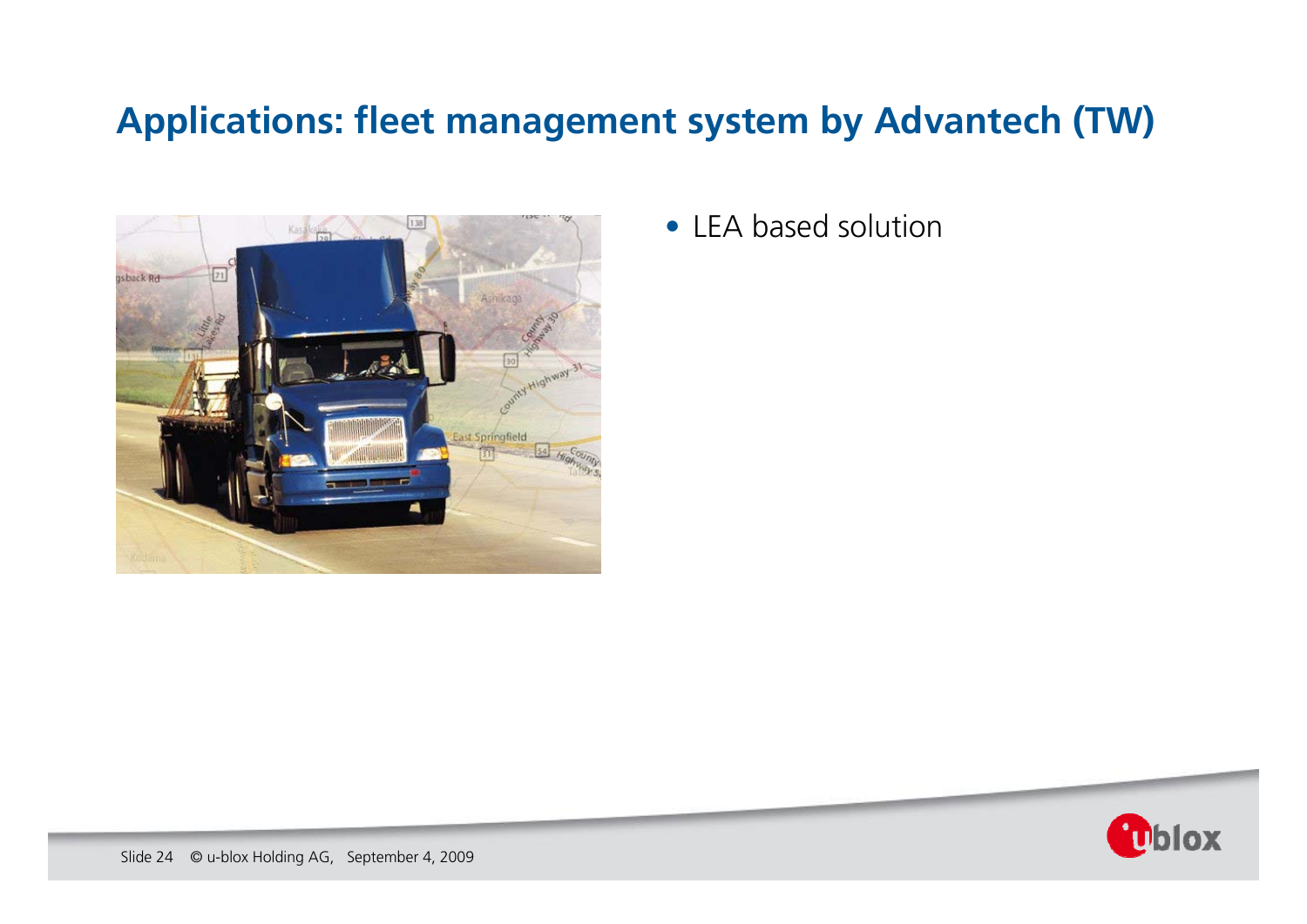### **Applications: photo geotagging accessory by Bilora (DE)**



- YUMA based solution (Capture & Process)
- Reverse geocoding service

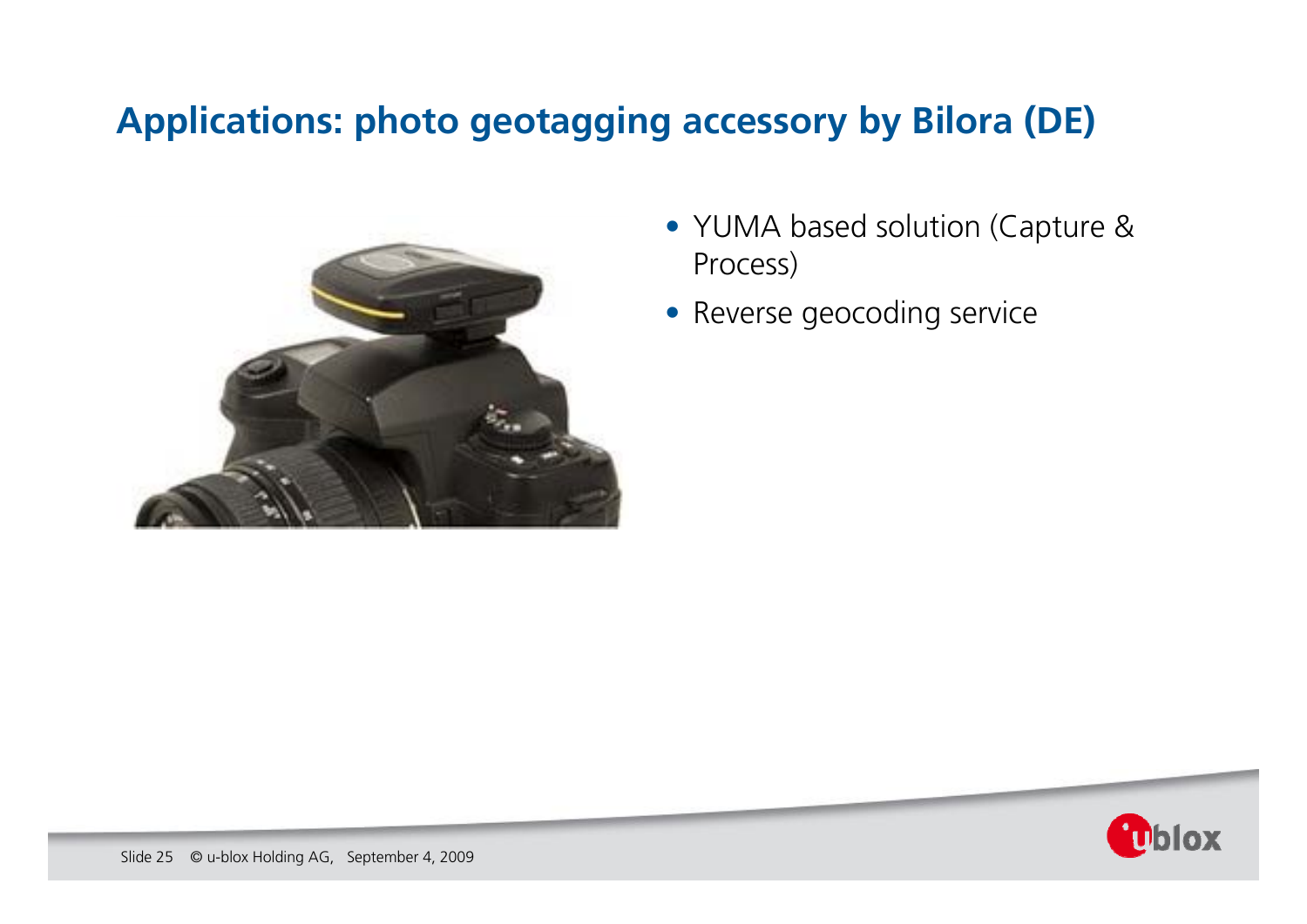## **Applications: Personal Navigation Device by Thinkware (KR)**



• u-blox 5 chipset based solution

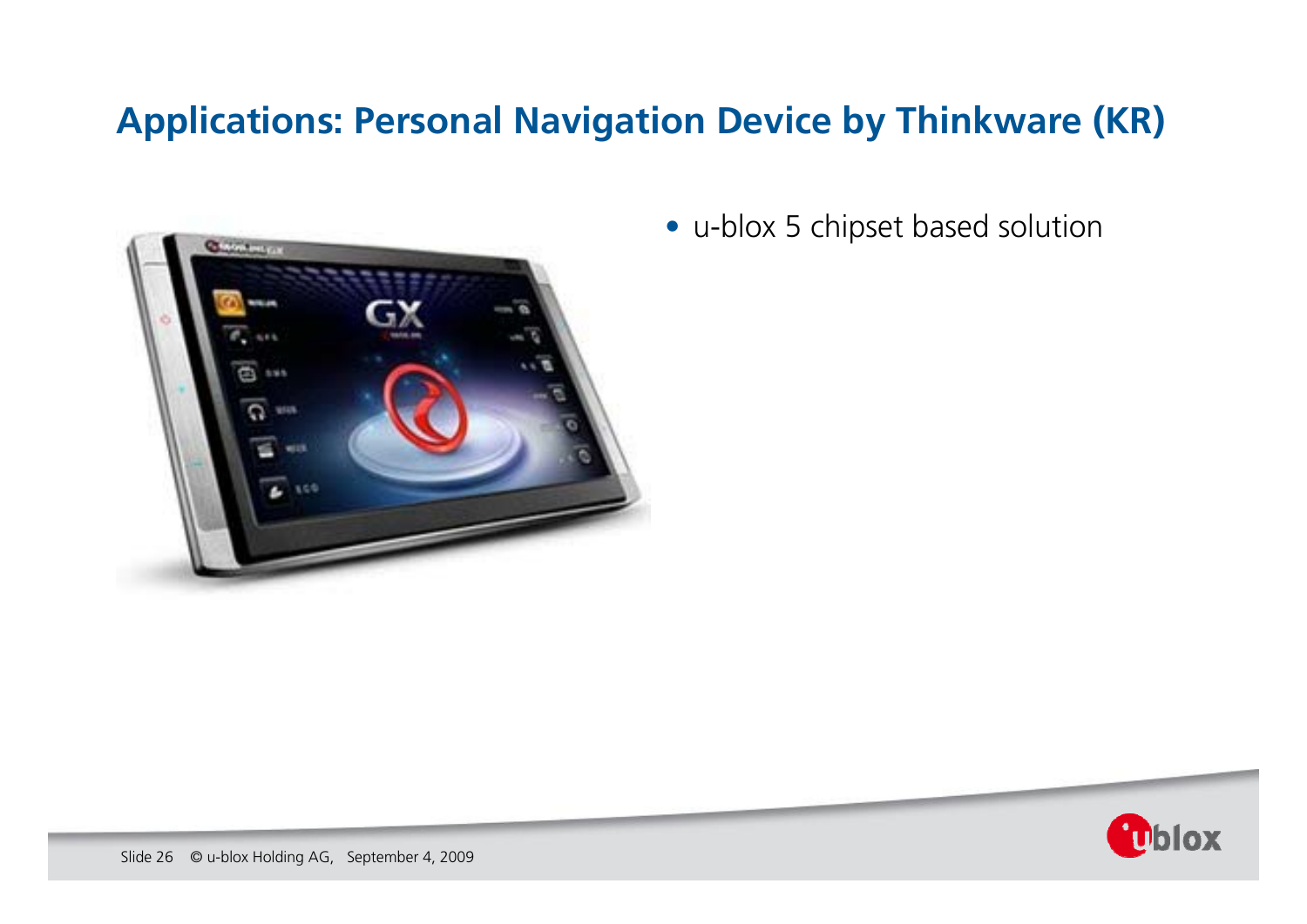## **Applications: Mobile phone by Gionee (CN)**



• u-blox 5 chipset based solution



Slide 27 © u-blox Holding AG, September 4, 2009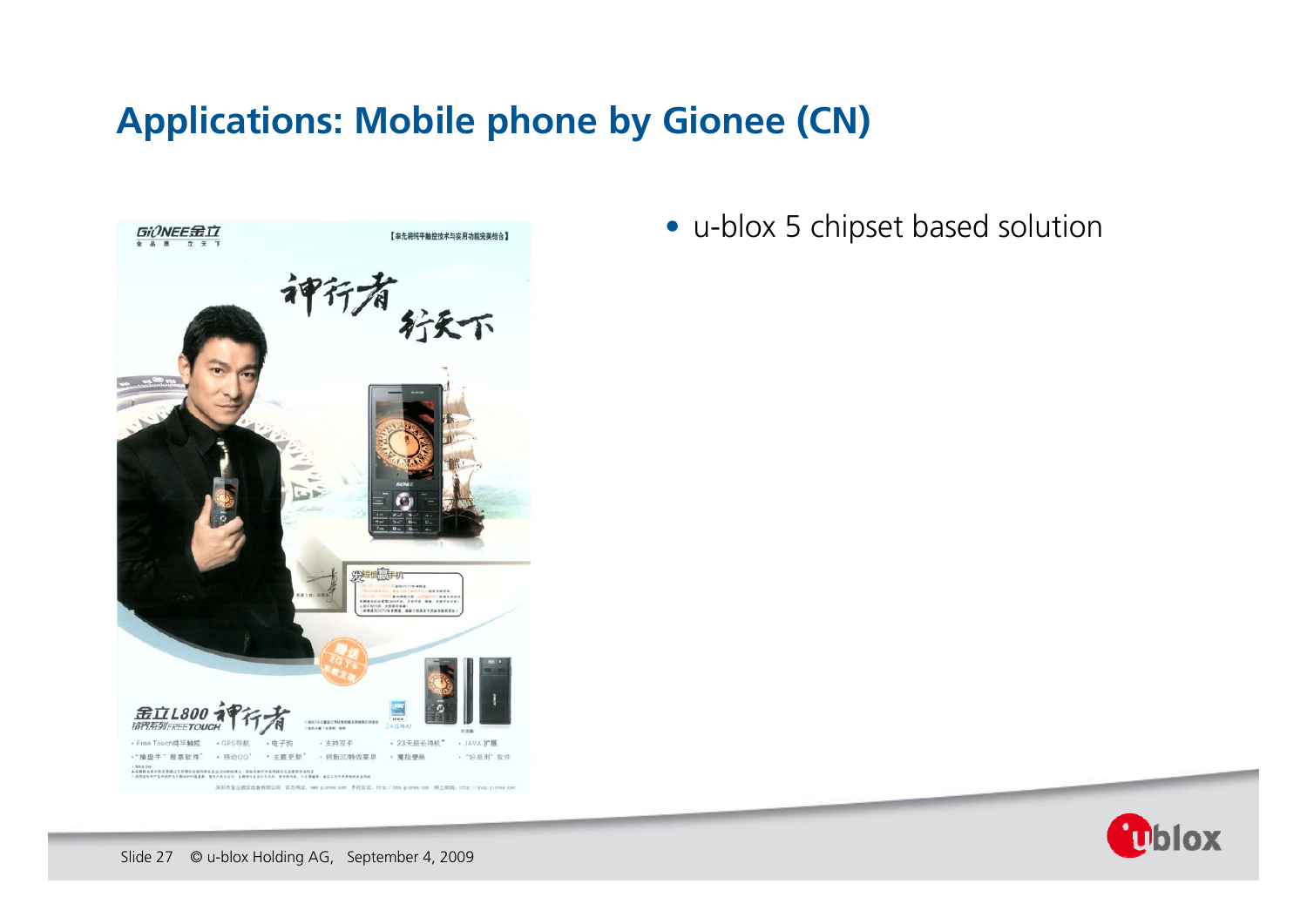## **Applications: time synchronization unit by ZTE (CN)**



• Based on timing module

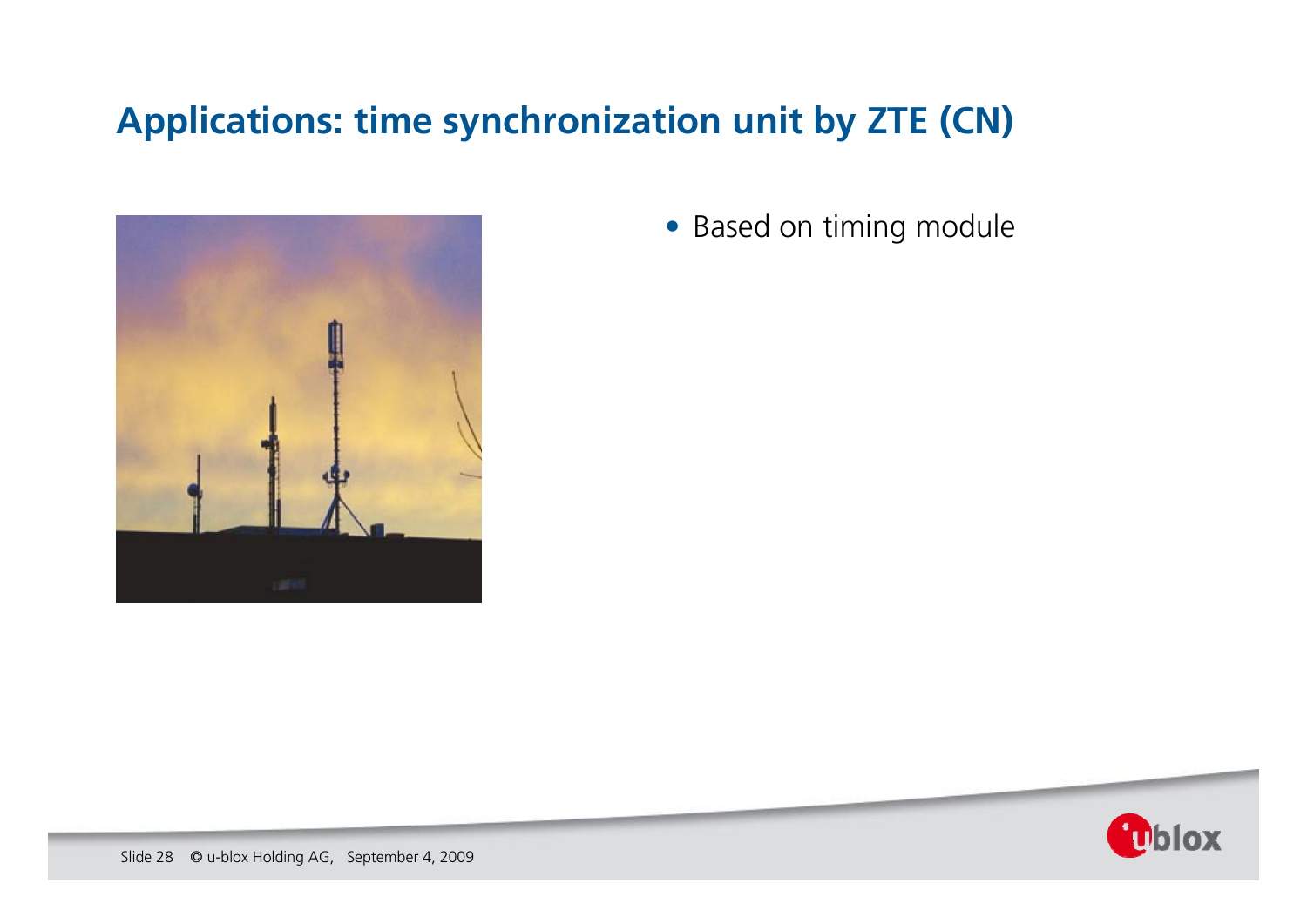## **Technology roadmap**



**Ublox**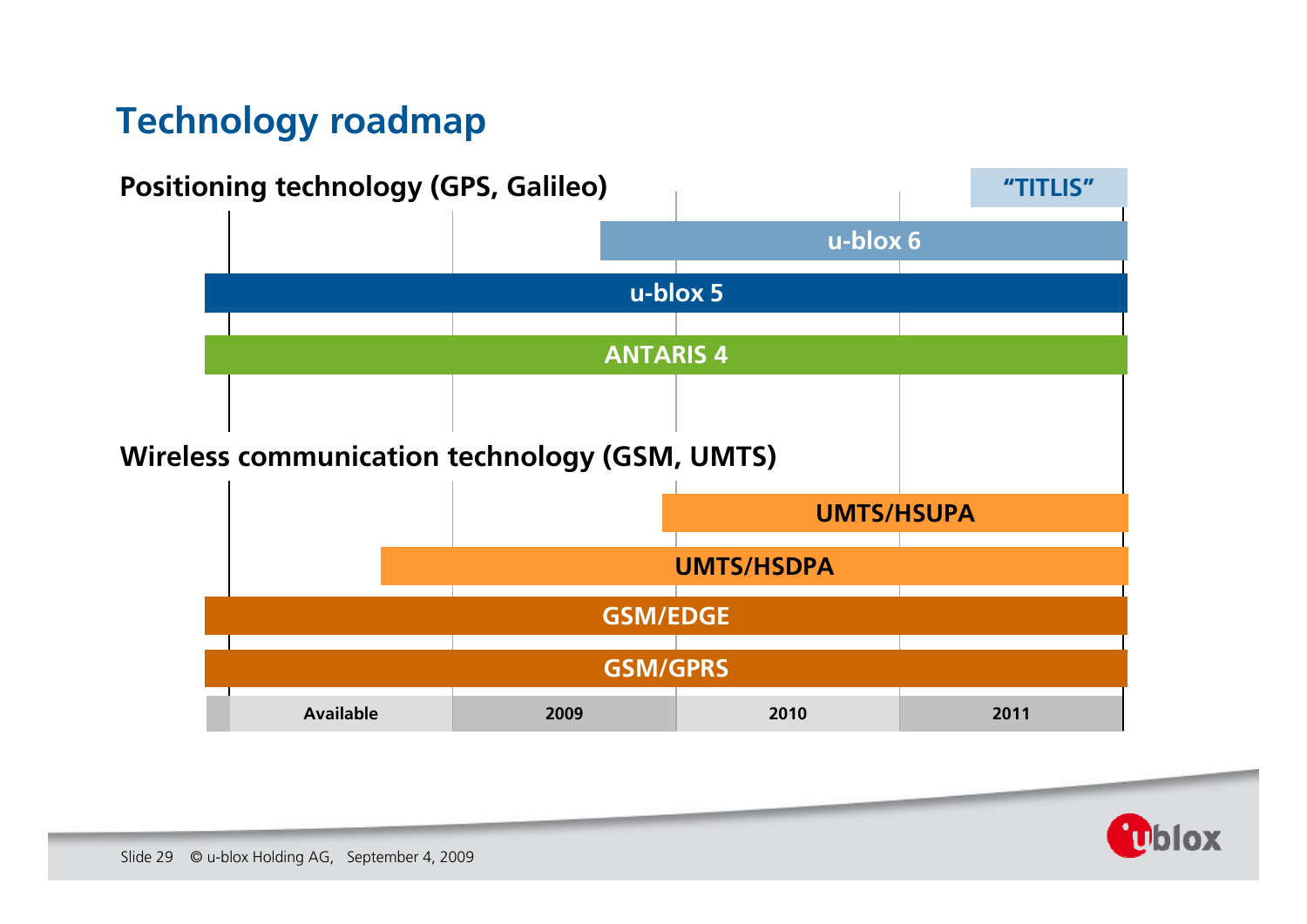## **Brand-new u-blox 6 GPS receiver technology**

### **It never took so little...**

- ... time to determine your location
	- New GPS engine with improved position acquisition
- ... to extend your battery life
	- Intelligent power management with Power Save Mode
- ... time to capture a position
	- Instant GPS data capture with revolutionary **Capture & Process** technology
- ... effort to keep pace with latest GPS technology
	- Drop-in compatible with u-blox 5



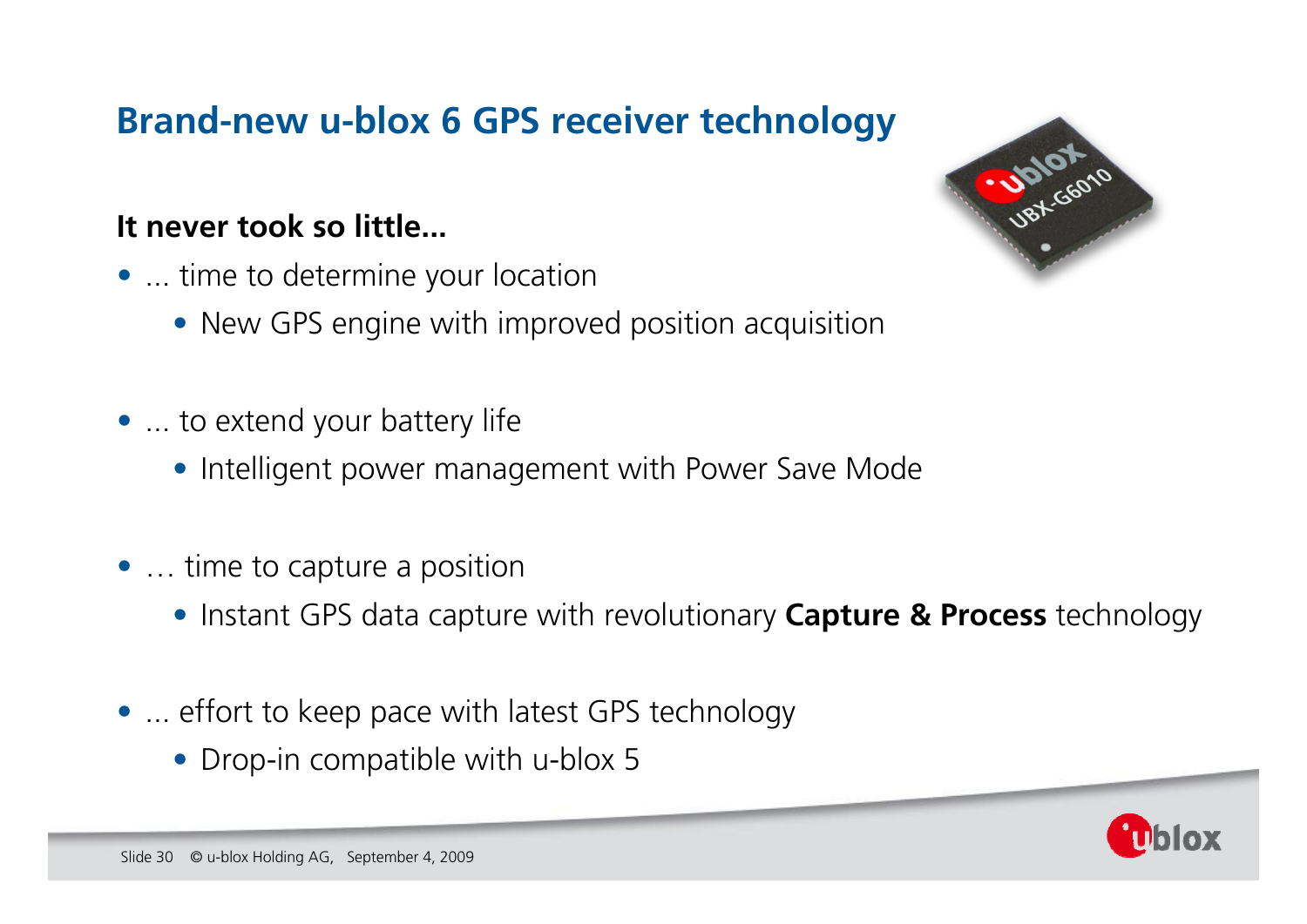### **Wireless solutions: LEON, a market leading 2G module**

- Very compact
- Industrial specifications at -30 °C ... +85 °C
- Low power
- Wide feature set
- Incorporate GPS aiding functions
- World-wide certifications
- Excellent market response



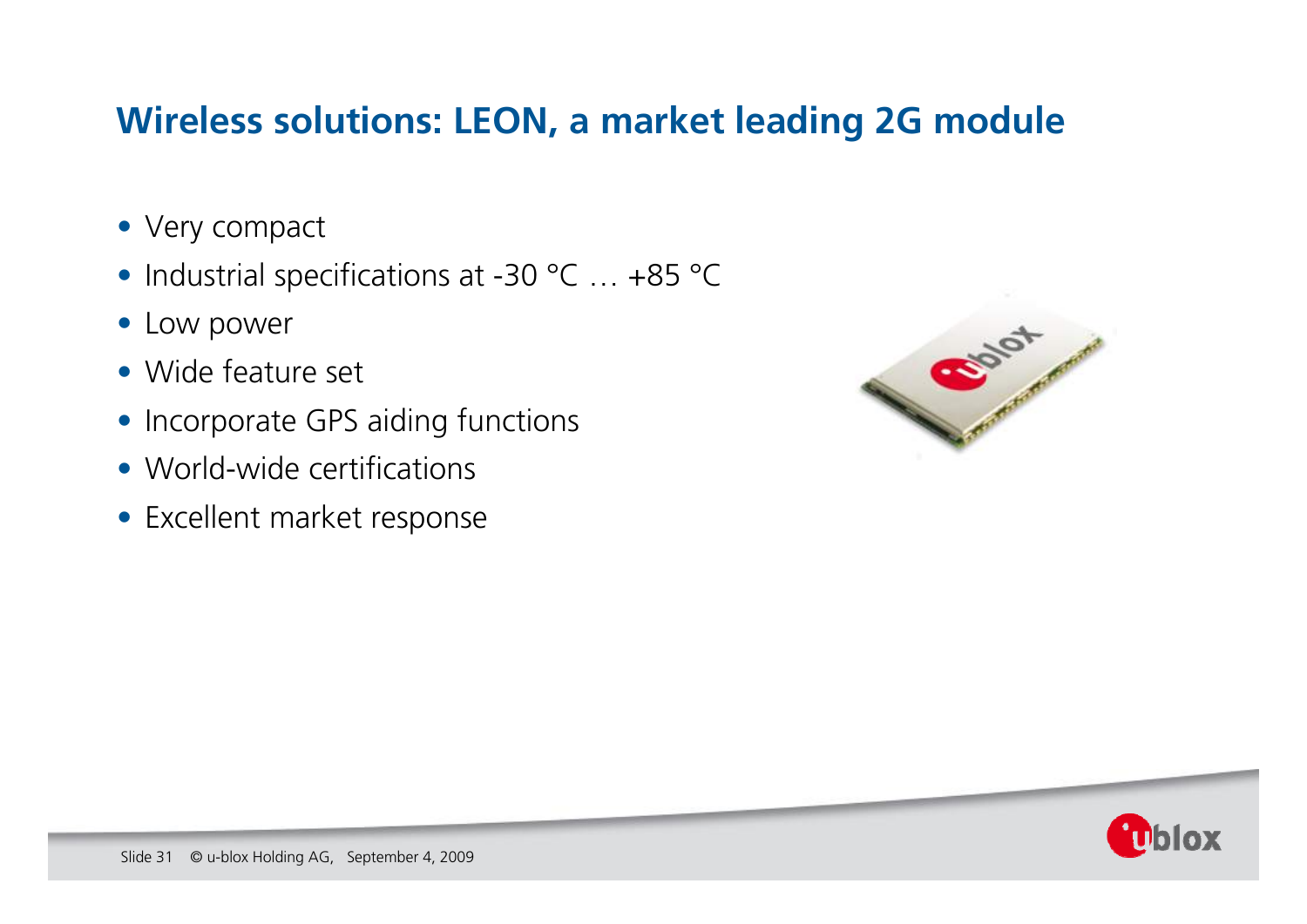### **Our unique dual market approach sustained in both technologies positioning and wireless communication**

| <b>Technology</b><br><b>Mastering</b> | <b>GPS positioning</b>  | <b>Global leader in</b> |
|---------------------------------------|-------------------------|-------------------------|
|                                       | Wireless communications | modules                 |
|                                       |                         |                         |





### **Significant growth benefits to u-blox**

- Dual offering allows access to **broadest** market possible, from small to very large accounts
- **Quick** realization of new business opportunities
- **Uniqueness** of product offer
- **I** Ultimate **control** over quality and after-sales support
- Higher **competence** than competition
- **Increased barriers** to entry for competition

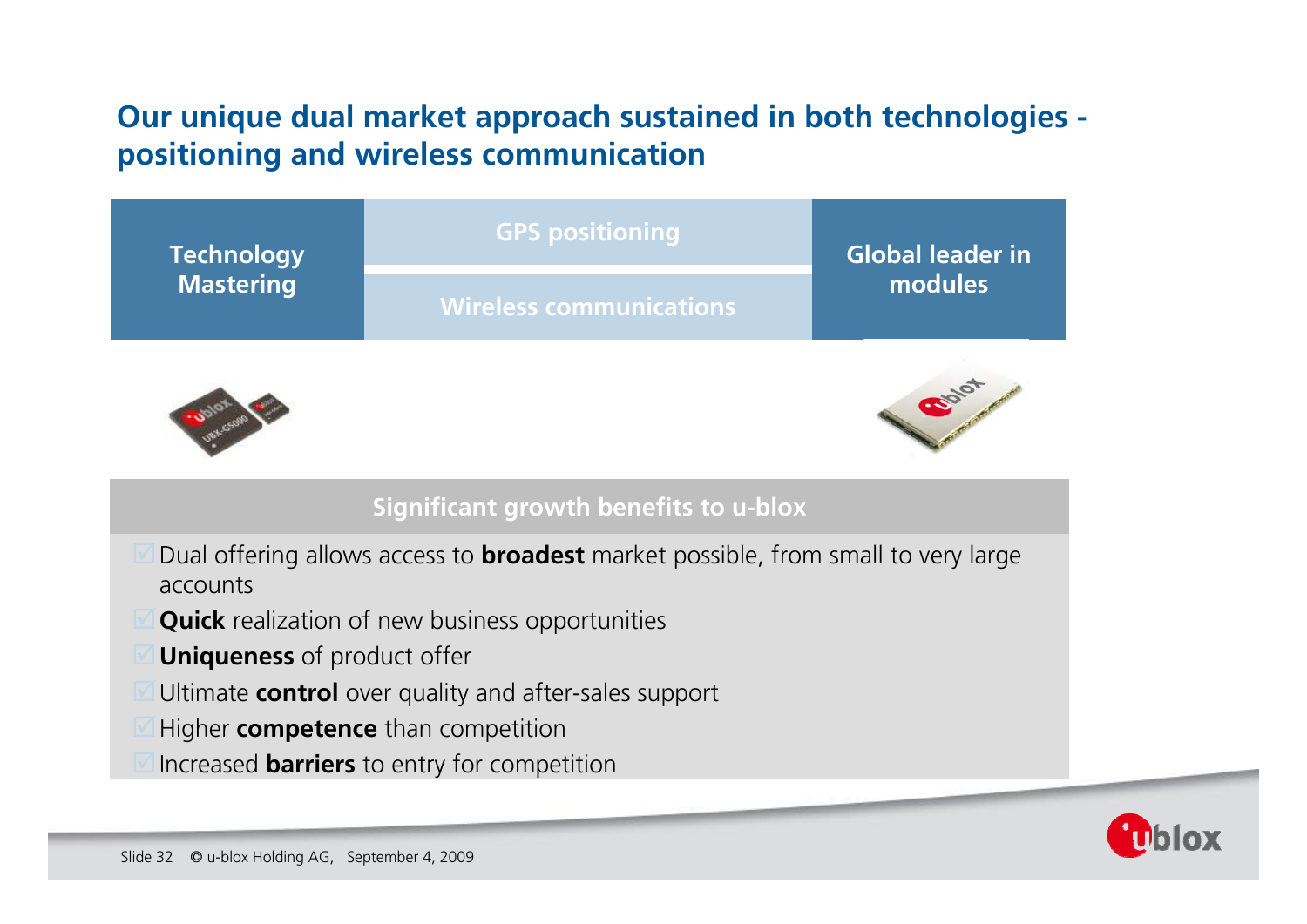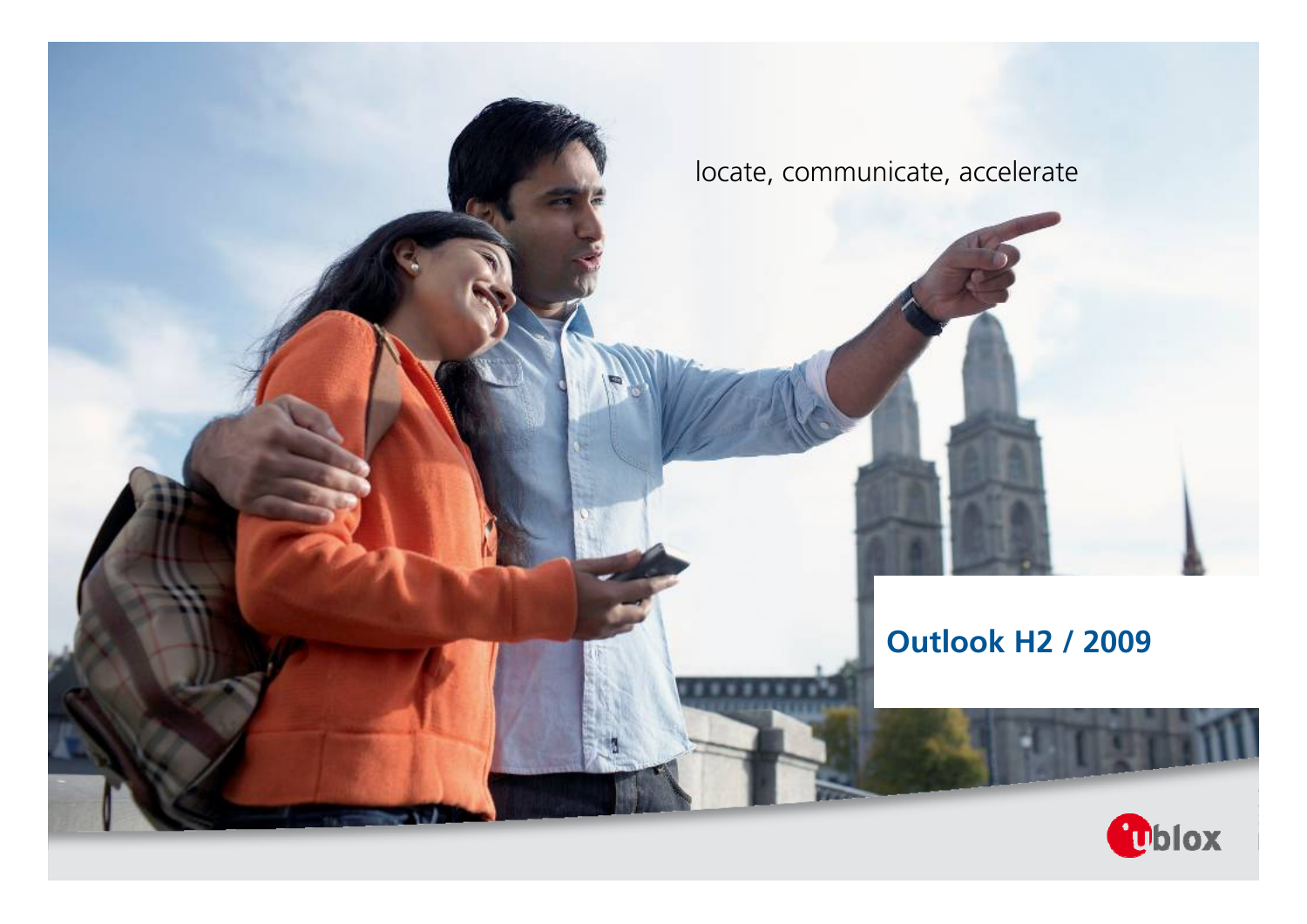# **Outlook 2009**

### **Goals**

- $\bullet$  Go to market with important product innovations
- Continued development of new technologies for positioning and wireless solutions
- Capture additional business from existing customer relationships
- $\bullet$  Expand business into other machine-tomachine application areas and further strengthen the global presence
- $\bullet$ Operational excellence for lowest cost

### **Financial performance outlook 2009**

- •• Market size for 2009 is still unpredictable – signs of recovery are visible but business remains short term minded
- Sales 2009: CHF 70...74m, net profit CHF -4.0…-2.0m (higher expenses due to acquisitions), with gross profit margin of 49...51%
- $\bullet$ Strong balance sheet to remain

### **Mid-term outlook**

- $\bullet$ • Mid-term sales growth from
	- $\bullet$ Chipset sales Positioning
	- •Modules sales Wireless

|              | <b>Actual 2007</b> | <b>Actual 2008</b> | <b>Target 2011</b> |
|--------------|--------------------|--------------------|--------------------|
| <b>Sales</b> | 78.4               | 74.5               | 150                |
| <b>EBIT</b>  | 5.5                | 8.4                | 25.                |
| EBIT %       | $7.0\%$            | 11.3%              | $17\%$             |

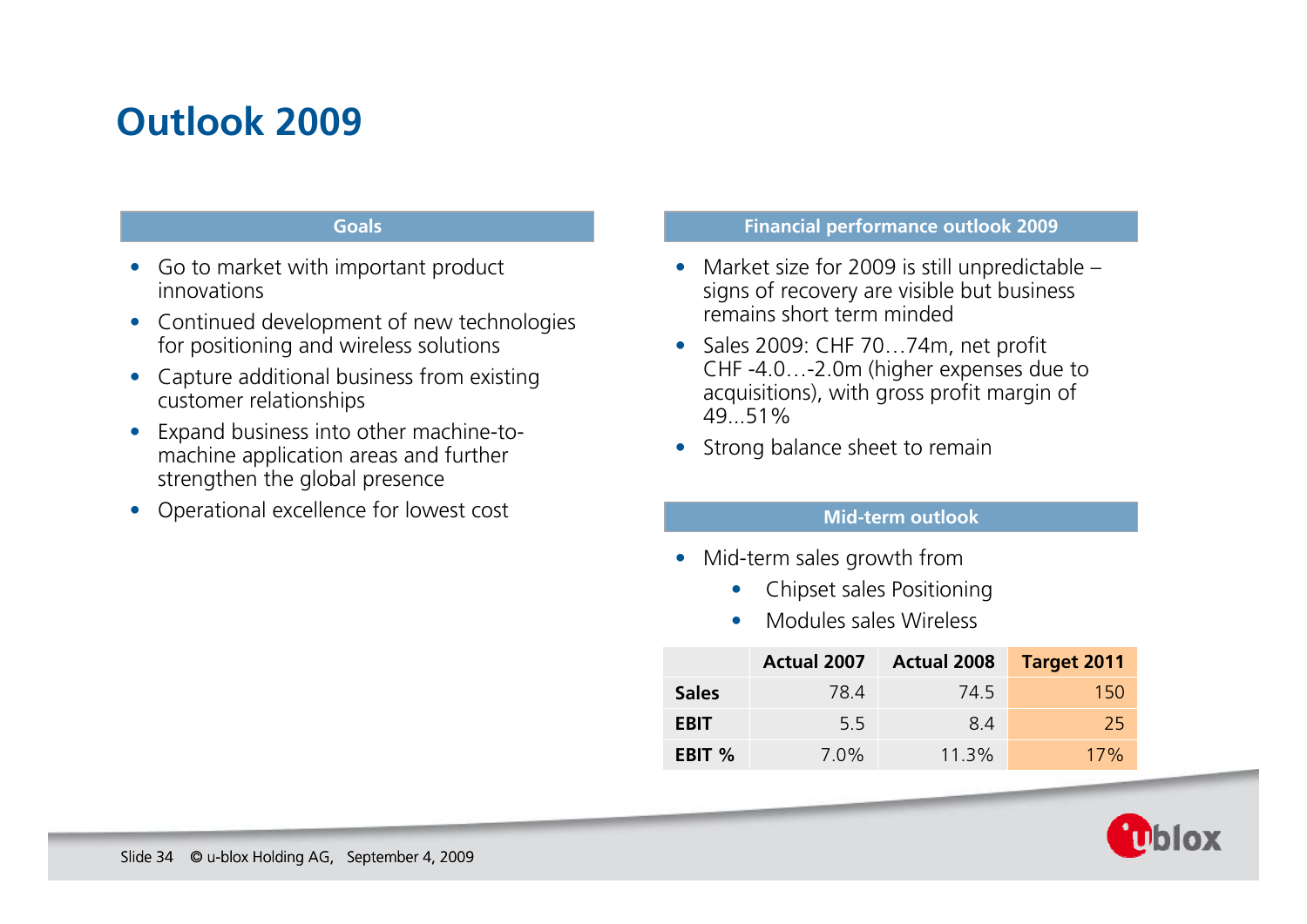### **Calendar**

- Announcement of annual results 2009: March 19, 2010
- Annual General Assembly 2009: April 29, 2010